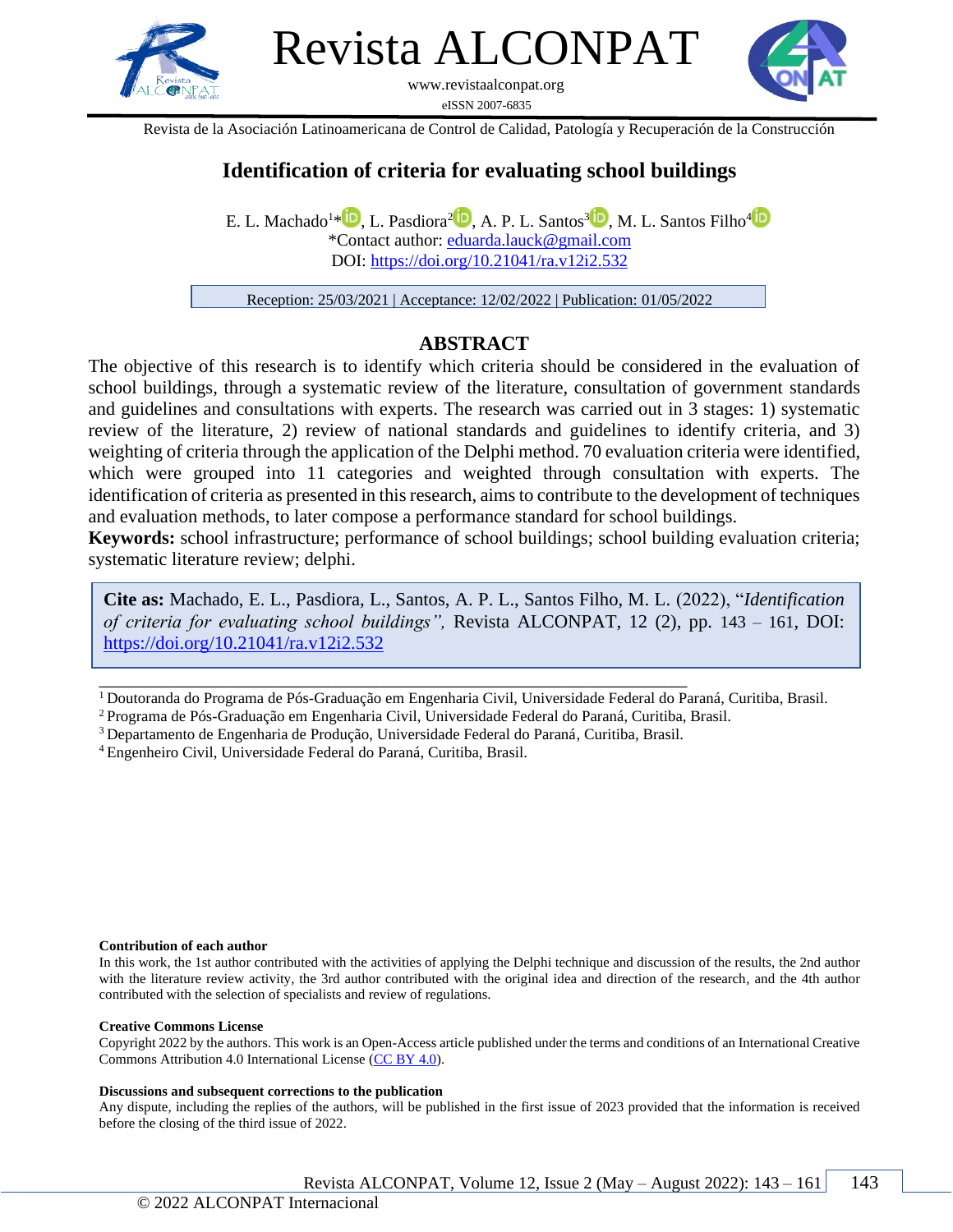#### **Identificación de criterios para la evaluación de edificios escolares**

#### **RESUMEN**

El objetivo de esta investigación es identificar qué criterios se deben considerar en la evaluación de edificios escolares, a través de una revisión sistemática de la literatura, consulta de normas y directrices gubernamentales y consultas a expertos. La investigación se llevó a cabo en 3 etapas: 1) revisión sistemática de la literatura, 2) revisión de normas y directrices nacionales para identificar criterios y 3) ponderación de criterios mediante la aplicación del método Delphi. Se identificaron 70 criterios de evaluación, los cuales fueron agrupados en 11 categorías y ponderados mediante consulta a expertos. La identificación de criterios, tal como se presenta en esta investigación, tiene como objetivo contribuir al desarrollo de técnicas y métodos de evaluación, para posteriormente redactar una norma de desempeño para edificios escolares.

**Palabras clave**: infraestructura escolar; desempeño del edificio escolar; criterios de evaluación de edificios escolares; revisión sistemática de literatura; delphi.

#### **Identificação de critérios para avaliação de edificações escolares**

#### **RESUMO**

O objetivo desta pesquisa é identificar quais critérios devem ser considerados na avaliação de edifícios escolares, por meio de uma revisão sistemática da literatura, consulta a normas e diretrizes governamentais e consultas a especialistas. A pesquisa foi realizada em 3 etapas: 1) revisão sistemática da literatura, 2) revisão de normas e diretrizes nacionais, para identificação dos critérios e 3) ponderação dos critérios, por meio da aplicação do método Delphi. Foram identificados 70 critérios de avaliação, que foram agrupados em 11 categorias e ponderados por meio da consulta a especialistas. A identificação dos critérios conforme apresentado nesta pesquisa, visam contribuir para o desenvolvimento de técnicas e métodos de avaliação, para posteriormente compor uma norma de desempenho para edifícios escolares.

**Palavras-chave**: infraestrutura escolar; desempenho de edifícios escolares; critérios de avaliação de edifícios escolares; revisão sistemática da literatura; delphi.

#### **Legal Information**

Revista ALCONPAT is a quarterly publication by the Asociación Latinoamericana de Control de Calidad, Patología y Recuperación de la Construcción, Internacional, A.C., Km. 6 antigua carretera a Progreso, Mérida, Yucatán, 97310, Tel.5219997385893[, alconpat.int@gmail.com,](mailto:alconpat.int@gmail.com) Website: [www.alconpat.org](http://www.alconpat.org/)

Reservation of rights for exclusive use No.04-2013-011717330300-203, and ISSN 2007-6835, both granted by the Instituto Nacional de Derecho de Autor. Responsible editor: Pedro Castro Borges, Ph.D. Responsible for the last update of this issue, Informatics Unit ALCONPAT, Elizabeth Sabido Maldonado.

The views of the authors do not necessarily reflect the position of the editor.

The total or partial reproduction of the contents and images of the publication is carried out in accordance with the COPE code and the CC BY 4.0 license of the Revista ALCONPAT.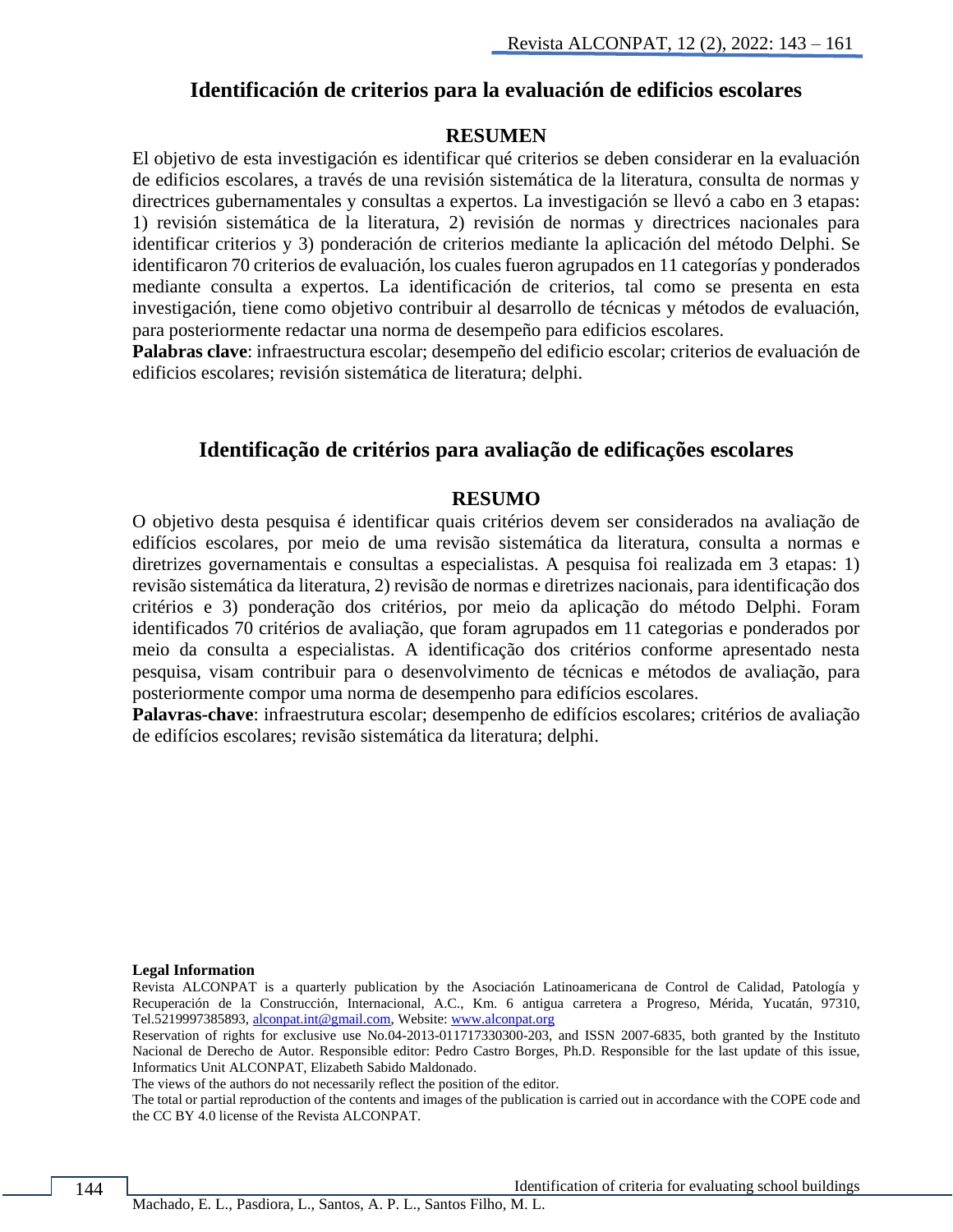# **1. INTRODUCTION**

The school environment and indoor spaces play a significant role in improving or obstructing teaching and learning processes. Well-designed, properly furnished and maintained school facilities contribute to better academic performance which positively reflects on student development (Hassanain; Ali Iftikhar, 2015).

As pointed out by Cardoso (2017), school infrastructure planners are faced with a scenario in which there is a need to create a comfortable and stimulating space for children. However, considering the Brazilian economic limitations, a transformation of this reality can be only with the construction of new units, so it is necessary to define strategies for the adaptation of existing buildings.

National and international studies point to many deficiencies in relation to the maintenance and conservation of school buildings (Norazman, Norsafiah, et al., 2019; Marques, De Brito, Correia, 2015; Mojela, Thwala; 2014; Mydin et al., 2014; Tan et al., 2014; Ali et al.; 2013; Shehab, Noureddine 2013; Soares Neto et al., 2013; Boothman, Higham, Horsfall, 2012; Asiya, 2012; Gomes and Regis; 2012)

Beauregard and Ayer (2018) highlight the importance of establishing a process to prioritize the installation maintenance work orders, thus seeking to optimize public resources. Therefore, the selection of the criteria to be evaluated becomes the first step to obtain this prioritization of the conservation activities of the schools.

The identification of criteria for evaluating buildings is a recurring theme in case studies related to quality control, pathology and building recovery, such as the research by Sotsek, Leitner and Santos (2019). As pointed out by Koleoso et al., (2013), measuring the performance of a building is the safest way to improve the economic, physical and functional development of a building, ensuring that its objectives are met.

Based on this scenario, this article aims to identify which criteria should be considered in the evaluation of school buildings, through a systematic review of the literature, consultation of national and international standards and consultations with specialists, aiming at the conservation of these buildings and guaranteeing the proper performance.

# **2. STANDARDS AND GUIDELINES FOR EVALUATING SCHOOL INFRASTRUCTURE IN BRAZIL**

In Brazil, there are no specific standards for evaluating a school's infrastructure. However, there are rules for evaluating buildings in general, which can guide the evaluation of a school building. These standards are drawn up by the Brazilian Civil Construction Committee (ABNT/CB-002), which is responsible for standardizing the sector.

The main building evaluation standard is ABNT NBR 15575 (2013), "Performance of housing buildings", which establishes the requirements and performance criteria that apply to housing buildings, seeking to meet user requirements that are: safety, habitability and sustainability.

This standard, however, does not apply to works in progress or buildings completed by the date of entry into force, nor to renovations, retrofits and temporary buildings.

In addition to ABNT NBR 15575 (2021), other standards that address the performance of buildings are ABNT NBR 14037 (2014) "Guidelines for the preparation of manuals for the use, operation and maintenance of buildings – Requirement for the preparation and presentation of contents", ABNT NBR 5674 (2012) "Building maintenance – Requirements for the maintenance management system", and ABNT NBR 16280 (2015) "Building renovation – Renovation management system – Requirements".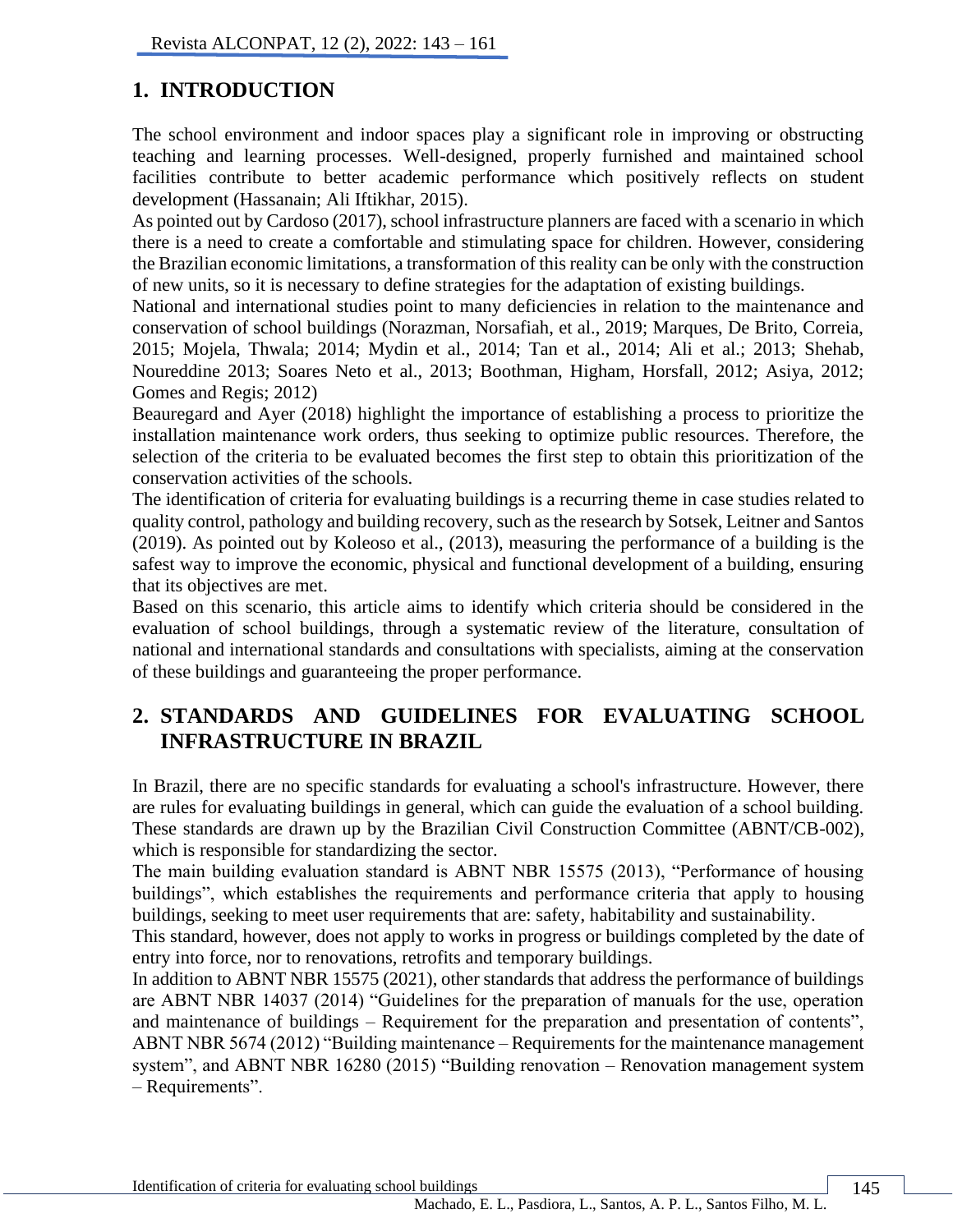Recently, another standard was elaborated, ABNT NBR 16747 (2020), "Building Inspection - Guidelines, concepts, terminology, requirements and procedure", which provides guidelines, requirements and procedures related to building inspection, aiming to standardize methodology, establishing methods and minimum steps of the activity. The standard will apply to buildings of any type, public or private, for global assessment of the building, fundamentally through sensory examinations by a qualified professional.

The "Prova Brasil" and the School Census have been the methods used to assess a school's infrastructure in terms of learning and performance.

The "Prova Brasil" is a census assessment, created by the National Institute of Educational Studies and Research (INEP) in 2005, to assess the quality of education offered by the Brazilian public education system; through standardized tests in the areas of Portuguese Language and Mathematics, it provides data for Brazil, federation units, municipalities and participating schools. In addition to the tests, students also answer a questionnaire on aspects related to socioeconomic and cultural origin and on school and study practices. Principals and teachers also respond to questionnaires involving aspects related to school resources, school organization and management, academic climate and pedagogical practices (Gomes and Regis, 2012).

In this test, the state of conservation of the items and equipment of the building (roof, walls, floor, entrance of the building, patio, corridors, classrooms, doors, windows, bathrooms, kitchen and hydraulic and electrical installations are evaluated, but it does not evaluate stairs, ramps and elevators, among others...), the number of classrooms that meet the criteria for adequate lighting and ventilation, aspects related to the safety of schools and students, among other aspects.

The School Census, on the other hand, offers different information about the school reality, presenting data on schools, classes, enrollment and teachers. Although these data are important, by themselves they would not reveal the state of conservation of the schools, since the infrastructure variables available in the School Census only indicate the presence or absence of certain items.

The School Census (INEP, 2019) is applied annually throughout Brazil, collecting information on various aspects of Brazilian schools, in particular enrollment and infrastructure. All levels of education are involved: kindergarten, elementary school, high school and Youth and Adult Education (EJA). Infrastructure data is divided into seven sections: power; services; dependencies; equipments; technology; accessibility and others.

## **3. METHOD**

The development of this research was carried out in three different stages, as shown in Figure 1.



Figure 1. Steps of the research. Source: The authors.

### **3.1 Step 1**

First, a systematic literature review (SLR) was conducted on scientific articles, seeking to identify which criteria for evaluating the performance of school buildings were most relevant in the academic environment. According to the research by Sampaio (2007), the following parts were defined to conduct the literature review: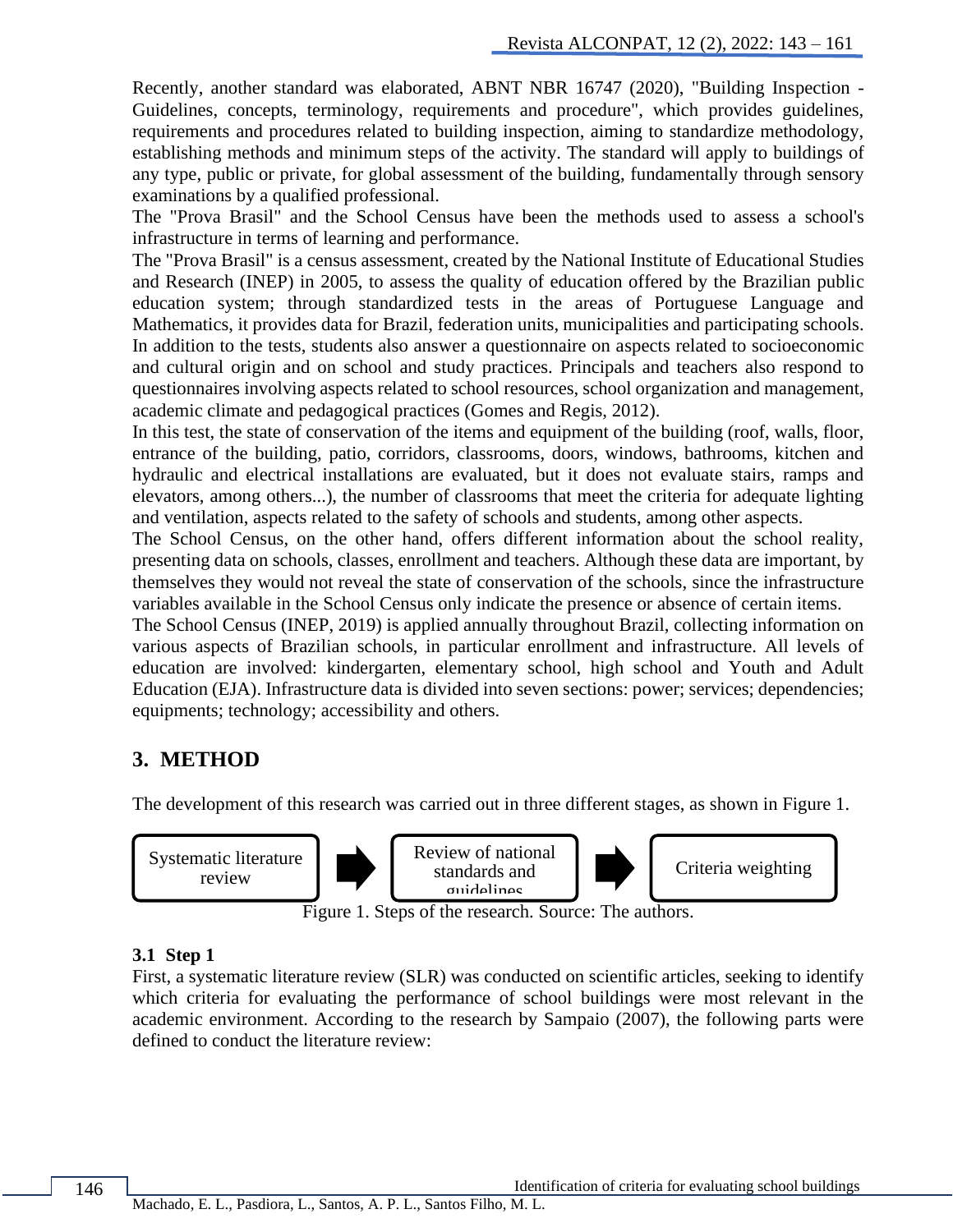1) Definition of the question - what criteria are used to evaluate the performance of educational buildings?

2) Searching for references – characterized by the definition of keywords and search strategies, in addition to the identification of the databases to be consulted. Table 01 shows the search strategies adopted. The search was carried out in four different databases, and limited to results in English and Portuguese. In addition, the search was restricted to finding the term only in the title, abstract and keywords of the documents.

| <b>Search Terms</b>                | Source                | Results |
|------------------------------------|-----------------------|---------|
|                                    | Scopus                | 88      |
| "Educational Building Performance" | Periódicos CAPES      | 23      |
|                                    | Scielo                |         |
|                                    | <b>Science Direct</b> |         |

Table 1. Search terms, sources used and respective results. Source: The authors.

3) Reviewing and selecting the studies - Based on the results found previously, the titles of documents that did not fit the criteria defined for conducting the research were evaluated and eliminated. The summaries of the remaining articles were then analyzed and those that dealt with performance in educational buildings were selected. Then the repeated documents were excluded, and the rest of the articles were read in full. The final selection excluded documents that did not include criteria and parameters for analyzing the performance of buildings. Through the backward procedure, in which the references of previously selected studies are consulted (DRESCH et al, 2015), one more article was added to the review.

After the selection of the studies, an analysis was carried out in order to identify the criteria addressed in the research to evaluate the performance of the school building. The data obtained are exposed in the results section.

## **3.2 Step 2**

After analyzing the academic works consulted in the SLR, it was found by the authors that it would be necessary to carry out a more comprehensive search to identify which criteria should be used for the evaluation of school buildings. To complement the research, the following were also consulted:

- National standards; (references to international standards have been removed, based on the evaluators' suggestions)
- Federal and state government guidelines;
- Assessment instruments for Brazilian schools;

The presentation and synthesis of the results obtained are also addressed in the Results and Discussion section.

## **3.3 Step 3**

In order to build a more consistent criteria framework, the Delphi method was also applied, in which specialists who work or worked as engineers in city halls are presented in Table 2. The objective of this step was to make the specialists reach a consensus on the importance of the previously identified criteria and assign grades to the criteria.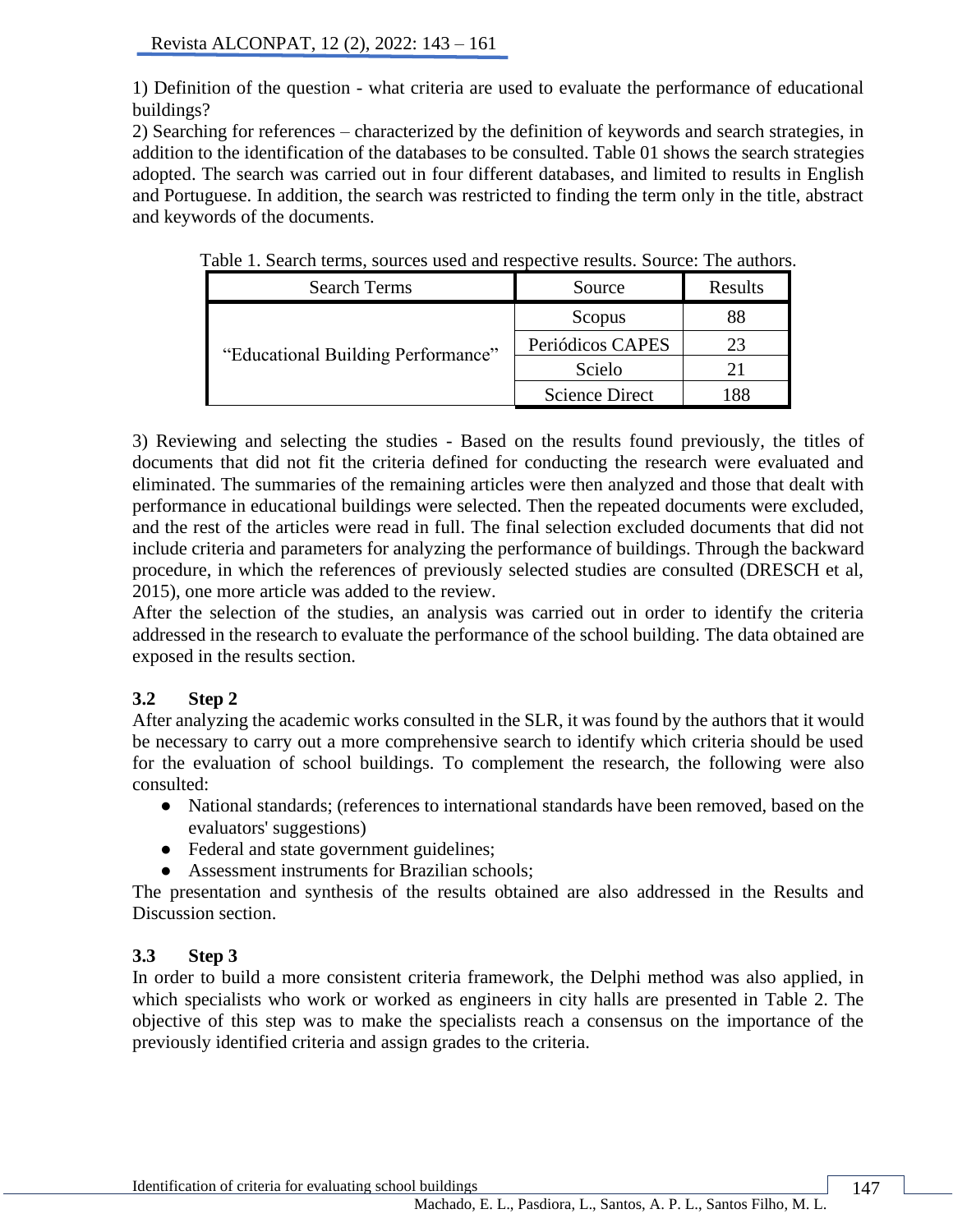| <b>Specialist</b> | Occupation                              | Working time with performance of<br>school buildings |
|-------------------|-----------------------------------------|------------------------------------------------------|
| A                 | Construction supervisor                 | Less than 1 year                                     |
| B                 | Construction supervisor                 | Less than 3 years                                    |
| $\mathsf{C}$      | Civil engineer                          | Less than 3 years                                    |
| D                 | <b>Construction Secretary (Retired)</b> | More than 3 years                                    |
| E                 | Civil Engineer I                        | Less than 1 year                                     |
|                   | Infrastructure supervisor               | More than 08 years                                   |

| Table 2. Profile of the specialists who participated in the Delphi stage. Source: The authors. |  |  |  |  |
|------------------------------------------------------------------------------------------------|--|--|--|--|
|------------------------------------------------------------------------------------------------|--|--|--|--|

To decide whether or not there was consensus after each round, equation (1) was used. (WILSON; PAN; SCHUMSKY, 2012):

$$
CVR = (NE - N/2)/(N/2) \tag{1}
$$

where:

CVR = Content Validity Ratio;

 $NE =$  number of experts who indicate that a parameter is essential; and

 $N =$  total number of specialists participating in the survey.

Consensus was considered when the CVR was greater than or equal to 0.29 and the method rounds were stopped. The technique was applied through online questionnaires, in three rounds. In the first one, the specialists received a questionnaire with the list of criteria obtained in the previous step, and they should indicate their importance on a scale from 1 to 4 (where 1 means little important and 4 very important). This scale was adopted to avoid the intermediate neutral term (3), from the five-point scale, which in previous experiences has shown to be an option for indecision in questionnaires. If they judged that the criterion was not relevant in the evaluation, it was possible to mark the option N/A (not applicable). In the second round, the averages obtained through the previous questionnaire were presented, and the experts were invited to reassess some criteria, whose consensus was not obtained in the first round. Finally, the third round presented the results obtained in the previous stage and, only for the criteria where there was still no consensus, a new reassessment was carried out.

## **4. RESULTS AND DISCUSSION**

### **4.1 Step 1**

This stage of the work is based on the results of the literature review on the important criteria for the evaluation of school units. The academic works consulted, resulting from the literature review, are listed in Table 3, according to the identified criteria.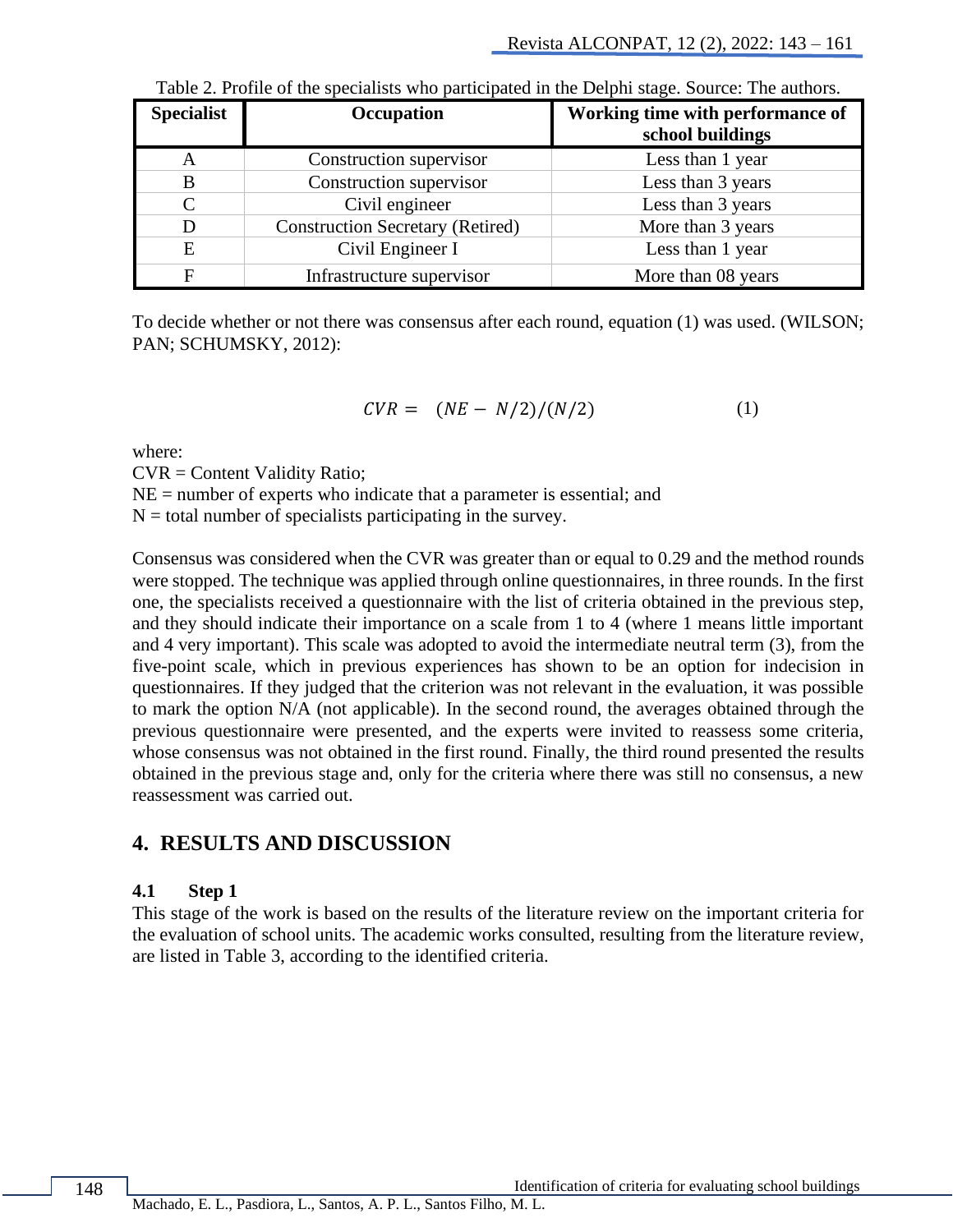| <b>References</b>                    | Criteria                                                                                                                                                                                                                                                                                                                                                                                                                                  |  |  |  |  |  |  |
|--------------------------------------|-------------------------------------------------------------------------------------------------------------------------------------------------------------------------------------------------------------------------------------------------------------------------------------------------------------------------------------------------------------------------------------------------------------------------------------------|--|--|--|--|--|--|
| Michael,<br>Heracleous<br>(2017)     | Lighting levels, light distribution, visual comfort conditions, need to use<br>artificial lighting                                                                                                                                                                                                                                                                                                                                        |  |  |  |  |  |  |
| Khalil<br>al.<br>et<br>(2016)        | Spaces, window orientation, infrastructure, accesses, circulation areas,<br>ergonomics, signs, emergency exits, probability of user contamination,<br>common areas, materials, structural stability, information systems in<br>building automation, electrical and plumbing services, prevention fire, roof,<br>elevators, thermal comfort, artificial and natural lighting, garbage disposal,<br>ventilation, acoustic comfort, cleaning |  |  |  |  |  |  |
| Driza,<br>Park<br>(2013)             | Performance of water and electrical systems                                                                                                                                                                                                                                                                                                                                                                                               |  |  |  |  |  |  |
| Khalil<br>al.<br>et<br>(2012)        | Accessibility in buildings, location, users' perception of building problems                                                                                                                                                                                                                                                                                                                                                              |  |  |  |  |  |  |
| Mijakowski,<br>Sowa (2017)           | Indoor ventilation, temperature, humidity and CO2 concentration                                                                                                                                                                                                                                                                                                                                                                           |  |  |  |  |  |  |
| El Asmar et al.<br>(2014)            | Layout, furniture, thermal comfort, indoor air quality, lighting, acoustic<br>comfort, hydraulic efficiency, cleaning and maintenance                                                                                                                                                                                                                                                                                                     |  |  |  |  |  |  |
| Zomorodian,<br>Tahsildoost<br>(2014) | Thermal and visual comfort                                                                                                                                                                                                                                                                                                                                                                                                                |  |  |  |  |  |  |
| Bonomolo et al.<br>(2017)            | Natural lighting                                                                                                                                                                                                                                                                                                                                                                                                                          |  |  |  |  |  |  |
| Pellegrino et al.<br>(2015)          | Window orientation, external obstructions, dimensions, area of windows,<br>depth of rooms, curtains and blinds, reflectance properties and external<br>view.                                                                                                                                                                                                                                                                              |  |  |  |  |  |  |
| Zamri<br>Wang,<br>(2013)             | Thermal and acoustic comfort, indoor air quality, room layout, lighting                                                                                                                                                                                                                                                                                                                                                                   |  |  |  |  |  |  |
| Altan<br>Karima,<br>(2016)           | lighting systems, heating, air conditioning, natural lighting, security systems                                                                                                                                                                                                                                                                                                                                                           |  |  |  |  |  |  |
| Ali et al. (2016)                    | relative humidity, light intensity,<br>internal<br>Surface temperature,<br>concentration of CO2                                                                                                                                                                                                                                                                                                                                           |  |  |  |  |  |  |
| Khalil<br>al.<br>et<br>(2011)        | Visual and thermal comfort, ventilation                                                                                                                                                                                                                                                                                                                                                                                                   |  |  |  |  |  |  |
| El Darwish, El-<br>Gendy (2018)      | Air temperature, relative humidity, radiant temperature, air speed                                                                                                                                                                                                                                                                                                                                                                        |  |  |  |  |  |  |
| Ropi,<br>Tabassi<br>(2014)           | Condition analysis of bathrooms, ceilings, doors, structures, walls and roofs                                                                                                                                                                                                                                                                                                                                                             |  |  |  |  |  |  |
| Jan<br>Wong,<br>(2003)               | Thermal, spatial, visual, acoustic comfort, indoor air quality and building<br>integrity                                                                                                                                                                                                                                                                                                                                                  |  |  |  |  |  |  |

Table 3. Articles consulted in the Literature Review. Source: The authors.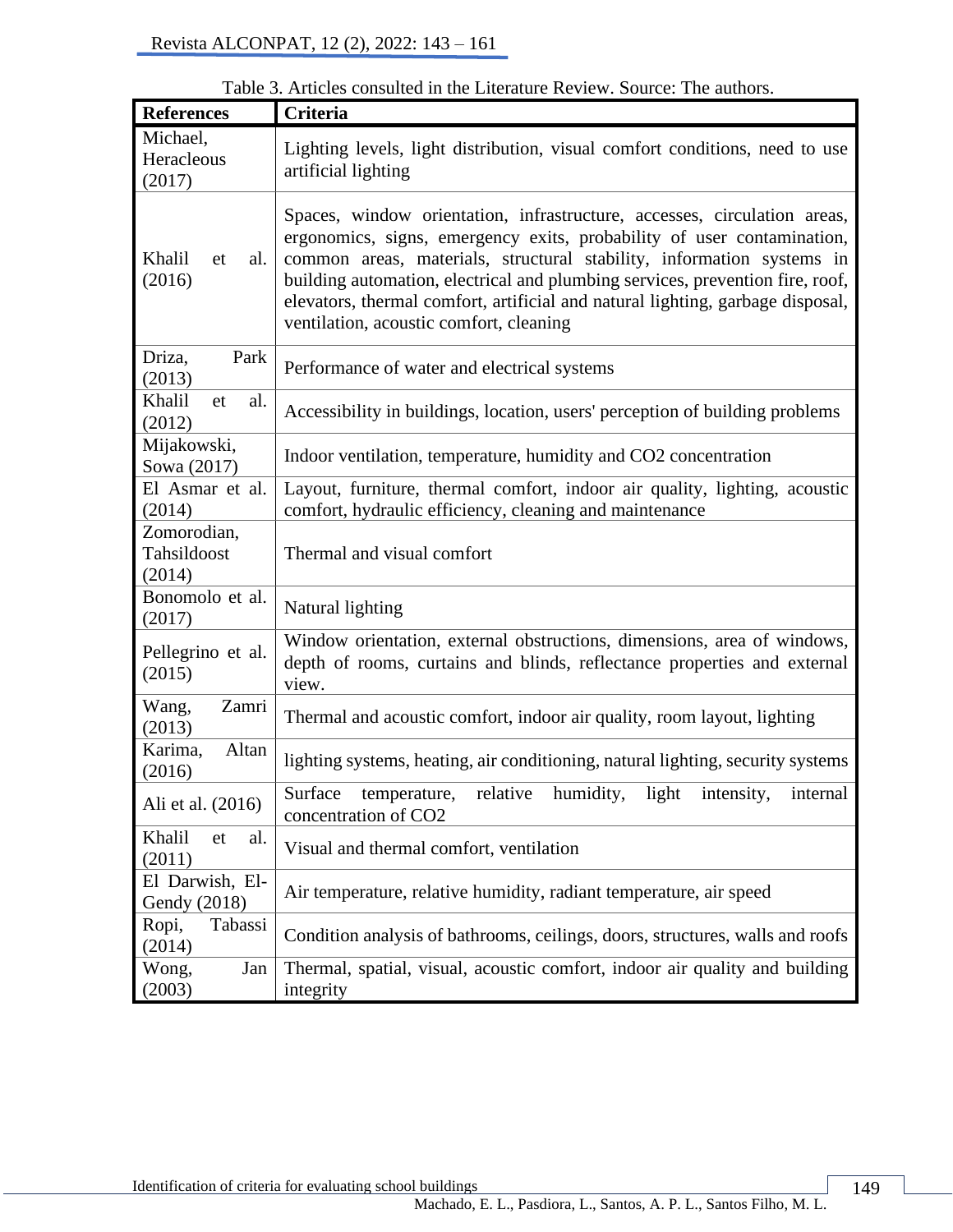## **4.2 Step 2**

At this stage, official standards and guidelines were consulted that could help in the elaboration of a list of criteria for the evaluation of school buildings. Table 4 lists the standards and guidelines consulted.

| <b>National</b><br><b>Standards</b>    |                | <b>Federal government guidelines</b>                                                                                                                   | <b>Assessment tools</b><br>for Brazilian<br>schools |
|----------------------------------------|----------------|--------------------------------------------------------------------------------------------------------------------------------------------------------|-----------------------------------------------------|
|                                        | $\mathbf{1}$   | Technical Guidelines Manual - v.2: Elaboration of<br>school building projects: early childhood education<br>(MEC, 2017)                                |                                                     |
| <b>Standards</b><br>of the             | $\overline{2}$ | Book of Requirements and Performance Criteria for<br>Public Education Establishments (MEC, 2014)                                                       | <b>Scholar Census</b><br>(2019)                     |
| <b>Brazilian</b><br>Associatio<br>n of | 3              | Technical manual of architecture and engineering<br>Guidance for designing construction projects for Early<br>Childhood Education Centers. (MEC, 2009) |                                                     |
| Technical<br><b>Standards</b>          | $\overline{4}$ | Minimum operating standards of the elementary<br>school: implementation manual. (MEC, 2006a)                                                           |                                                     |
| (ABNT)                                 | 5              | Basic infrastructure parameters for early childhood<br>education institutions. Brasilia. (MEC, 2006b)                                                  | "Prova Brasil"<br>(2017)                            |
|                                        | 6              | Manual for Adequacy of School Buildings - Ministry<br>of Education MEC (2005)                                                                          |                                                     |

Table 4. Standards and guidelines consulted in the identification of evaluation criteria for school buildings. Source: The authors.

All these norms, guidelines and academic works identified in Steps 1 and 2 were submitted to content analysis and it was noticed that there is no standard to organize the identified criteria. In this way, the authors created their own structure, seeking to organize them into groups that are related to each other. 70 criteria were identified, grouped into 11 categories, as shown in Table 5. This table also presents the ABNT standards related to the criteria identified in the systematic literature review.

| Category      | $N^{\rm o}$    | 07<br><b>Criteria</b> | <b>Standard</b><br><b>NBR</b> |              |   |              | Federal<br>government<br>guidelines |             |              | <b>Scholar</b><br><b>Census</b> | "Prova<br>Brasil" |
|---------------|----------------|-----------------------|-------------------------------|--------------|---|--------------|-------------------------------------|-------------|--------------|---------------------------------|-------------------|
|               |                |                       |                               |              | 2 | 3            | 4 <b>J</b>                          |             | $5 \mid 6$   |                                 |                   |
|               |                | Roofs                 | 15575-5                       | $\mathbf{X}$ | X | $\mathbf{X}$ | X                                   |             | $\mathbf{x}$ |                                 | X                 |
|               | $\overline{2}$ | Walls                 | 15575-4                       | $\mathbf{X}$ | X | $\mathbf X$  | $\mathbf{X}$                        | $\mathbf X$ | $\mathbf X$  |                                 | X                 |
|               | 3              | Sports courts         |                               | X            | X |              | X                                   |             |              | X                               | X                 |
| installations | $\overline{4}$ | Playgrounds           | 16071-2                       | $\mathbf{X}$ |   |              | X                                   |             |              | X                               |                   |
|               |                | Gates, railings       |                               |              |   |              |                                     |             |              |                                 |                   |
|               | 5              | and walls             |                               | X            | X | X            | X                                   |             |              |                                 | X                 |
|               | 6              | Unpaved areas         |                               | X            |   |              |                                     |             |              |                                 |                   |

Table 5. Criteria, norms and guidelines for the evaluation of school buildings. Source: The authors.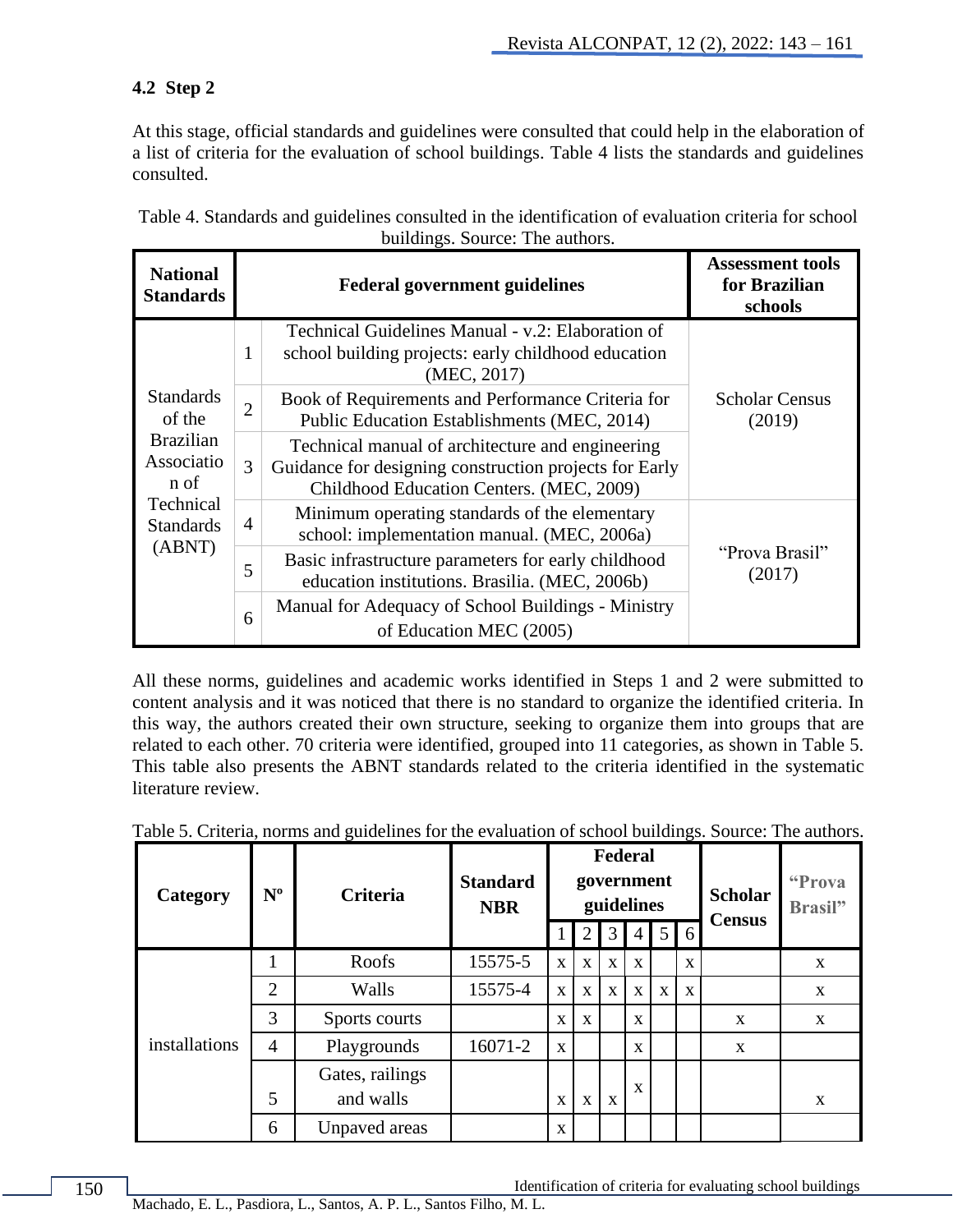|               | $\overline{7}$ | Furniture              | 14006   | $\mathbf X$  | $\mathbf X$ | $\mathbf X$             | $\mathbf X$             | $\mathbf X$             | X                       |              |             |
|---------------|----------------|------------------------|---------|--------------|-------------|-------------------------|-------------------------|-------------------------|-------------------------|--------------|-------------|
|               | 8              | <b>Structures</b>      | 6118    | $\mathbf X$  | $\mathbf X$ | $\mathbf X$             | $\mathbf X$             |                         | $\mathbf X$             |              |             |
|               | 9              | Parking                |         | $\mathbf X$  | $\mathbf X$ | $\mathbf X$             |                         |                         | $\mathbf X$             |              |             |
|               | 10             | <b>Stairs</b>          | 9077    | $\mathbf X$  | $\bf{X}$    | $\mathbf X$             |                         |                         |                         |              |             |
|               | 11             | Ramps                  | 9050    | $\mathbf X$  | $\mathbf X$ | $\mathbf X$             |                         |                         | $\mathbf X$             |              |             |
|               | 12             | Elevators              | 13994   |              |             | $\mathbf X$             |                         |                         | $\mathbf X$             |              |             |
|               | 13             | Wall paintings         | 13245   | $\mathbf X$  | $\mathbf X$ | $\overline{\mathbf{X}}$ | $\mathbf X$             | $\overline{\mathbf{X}}$ | $\mathbf X$             |              |             |
|               | 14             | Coatings               | 16919   | $\mathbf X$  | $\mathbf X$ | $\mathbf X$             | $\mathbf X$             | $\mathbf X$             | $\mathbf X$             |              |             |
|               | 15             | Floors                 | 15575-3 | $\mathbf X$  | $\mathbf X$ | $\mathbf X$             | $\mathbf X$             | $\mathbf X$             | $\mathbf X$             |              | X           |
|               | 16             | <b>Sockets</b>         | 14136   | $\mathbf X$  | $\mathbf X$ | $\overline{\mathbf{X}}$ | $\overline{\mathbf{X}}$ |                         | $\bar{\mathbf{X}}$      |              |             |
| Finishes      | 17             | Metals                 | 10283   | $\mathbf X$  | $\mathbf X$ | $\mathbf X$             |                         |                         | $\overline{\mathbf{X}}$ |              |             |
|               |                | Frames (door and       | 10821/  |              |             |                         |                         |                         |                         |              |             |
|               | 18             | windows)               | 10831   | $\mathbf X$  | X           | $\mathbf X$             | $\mathbf X$             | X                       | X                       |              | $\mathbf X$ |
|               |                |                        | 14285/  |              |             |                         | X                       |                         | X                       |              |             |
|               | 19             | Lining                 | 16382   | $\mathbf X$  | $\mathbf X$ | $\overline{\mathbf{X}}$ |                         |                         |                         |              |             |
|               | 20             | Crockering             | 15097   | $\mathbf X$  | $\mathbf X$ | $\mathbf X$             |                         |                         | $\mathbf X$             |              |             |
|               | 21             | fire extinguishers     | 12693   | $\mathbf X$  |             | $\mathbf X$             |                         |                         | $\mathbf X$             |              | $\mathbf X$ |
| Fire security | 22             | <b>Escape routes</b>   | 9077    | $\mathbf{X}$ | X           |                         |                         |                         | $\mathbf X$             |              |             |
|               | 23             | Signaling              | 13434   | $\mathbf X$  | $\mathbf X$ | $\mathbf X$             |                         |                         | $\overline{\mathbf{X}}$ |              |             |
|               |                | Adequacy of            |         |              |             |                         |                         |                         |                         |              |             |
|               | 24             | walls                  | 15220-2 | $\mathbf X$  | X           |                         | X                       | X                       | X                       |              |             |
|               |                | Thermal                |         |              |             |                         |                         |                         |                         |              |             |
| Thermal       |                | insulation of the      |         |              |             |                         |                         | X                       | X                       |              |             |
| comfort       | 25             | $\operatorname*{root}$ | 15220-2 | $\mathbf X$  | X           | $\mathbf X$             |                         |                         |                         |              |             |
|               |                | Ventilation            |         |              |             |                         | $\mathbf X$             | $\mathbf X$             | $\mathbf X$             |              |             |
|               | 26             | openings               | 15575-4 | $\mathbf X$  | X           | $\mathbf X$             |                         |                         |                         |              | $\mathbf X$ |
|               |                | Humidity in            |         |              |             |                         |                         | $\mathbf X$             |                         |              |             |
|               | 27             | environments           |         | $\mathbf X$  | $\mathbf X$ | $\mathbf X$             |                         |                         |                         |              |             |
| Acoustic      |                | Acoustic               |         |              |             |                         |                         | X                       |                         |              |             |
| comfort       | 28             | insulation of walls    | 15575-4 | $\mathbf X$  | $\mathbf X$ | $\mathbf X$             |                         |                         |                         |              |             |
|               | 29             | Noise pollution        | 10151   | $\mathbf X$  | $\mathbf X$ | $\mathbf X$             |                         | $\mathbf X$             |                         |              |             |
| Visual        | 30             | Natural lighting       | 15215   | $\mathbf X$  | $\mathbf X$ | $\mathbf X$             | $\mathbf X$             | $\mathbf X$             | $\mathbf X$             |              | $\mathbf X$ |
| comfort       | 31             | artificial lighting    | 5413    | $\mathbf X$  | $\mathbf X$ | $\mathbf X$             | $\mathbf X$             | $\mathbf X$             | $\overline{\mathbf{X}}$ |              | X           |
|               | 32             | water installations    | 5626    | $\mathbf X$  | $\mathbf X$ | $\mathbf X$             | $\mathbf X$             | $\mathbf X$             | $\mathbf X$             | $\mathbf{X}$ | $\mathbf X$ |
|               | 33             | sewer installations    | 8160    | $\mathbf X$  | $\mathbf X$ | $\overline{\mathbf{X}}$ | $\mathbf X$             | $\overline{\mathbf{X}}$ | $\bar{\mathbf{X}}$      | $\mathbf X$  |             |
| Infrastructur | 34             | rainwater system       | 10844   | $\mathbf X$  | $\mathbf X$ | $\mathbf X$             | $\overline{\mathbf{X}}$ | $\mathbf X$             |                         |              |             |
| e             |                | electrical             |         |              |             |                         | $\mathbf X$             | $\mathbf X$             | $\mathbf X$             | $\mathbf X$  |             |
|               | 35             | installations          | 5410    | $\mathbf{X}$ | $\mathbf X$ | $\mathbf X$             |                         |                         |                         |              | X           |
|               |                | telecommunicatio       |         |              |             |                         |                         | $\mathbf X$             |                         |              |             |
|               | 36             | n systems              | 14691   | $\mathbf X$  |             | $\mathbf X$             |                         |                         |                         |              |             |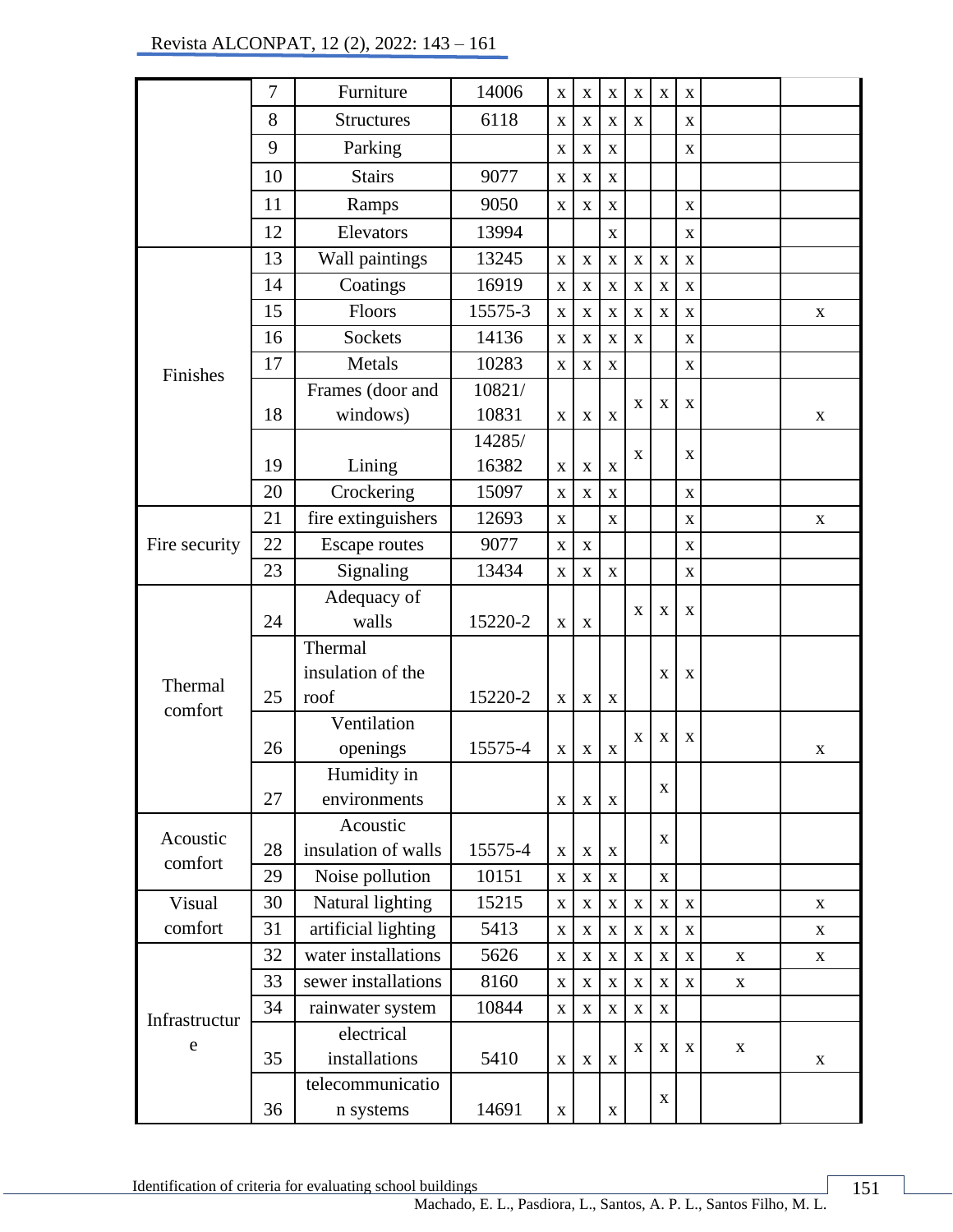|               |    |                     | <b>ISO</b> |             |             |             |             |             |             |             |             |
|---------------|----|---------------------|------------|-------------|-------------|-------------|-------------|-------------|-------------|-------------|-------------|
|               | 37 | energy efficiency   | 50001      |             | $\mathbf X$ | $\mathbf X$ |             | $\mathbf X$ |             |             |             |
|               |    | environmental       |            |             |             |             |             |             |             |             |             |
| Sustainabilit |    | management          | <b>ISO</b> |             |             |             |             | $\mathbf X$ |             |             |             |
| y             | 38 | systems             | 14001      | X           | X           | X           |             |             |             |             |             |
|               | 39 | Waste destination   |            | $\mathbf X$ | $\mathbf X$ | $\mathbf X$ |             | $\mathbf X$ |             | $\mathbf X$ |             |
|               |    | Rain catchment      |            |             |             |             |             |             |             |             |             |
|               | 40 | 15527<br>management |            | $\mathbf X$ | X           |             |             | $\mathbf X$ |             |             |             |
|               | 41 | Ceilings height     | 15575      | $\mathbf X$ | $\mathbf X$ | $\mathbf X$ | X           |             | $\mathbf X$ |             |             |
|               |    | Tightness to        |            |             |             |             |             |             |             |             |             |
|               |    | sources of          |            |             |             |             |             |             |             |             |             |
|               | 42 | moisture            | 9575       | $\mathbf X$ | $\mathbf X$ | $\mathbf X$ |             |             |             |             |             |
|               | 43 | signs of predation  |            |             |             |             |             |             |             |             | X           |
|               |    | Pollutants in the   |            |             |             |             |             |             |             |             |             |
|               |    | indoor              |            |             |             |             |             |             |             |             |             |
| Habitability  | 44 | atmosphere          |            | $\mathbf X$ | $\mathbf X$ |             |             |             |             |             |             |
|               |    | Suitability for     |            |             |             |             |             |             |             |             |             |
|               |    | people with         |            |             |             |             |             | X           | $\mathbf X$ | X           |             |
|               | 45 | reduced mobility    | 9050       | $\mathbf X$ | $\mathbf X$ | $\mathbf X$ |             |             |             |             |             |
|               |    | Environment         |            |             |             |             |             | $\mathbf X$ | X           |             |             |
|               | 46 | cleanliness level   |            | $\mathbf X$ | $\mathbf X$ | $\mathbf X$ |             |             |             |             |             |
|               |    | building            |            |             |             |             |             | X           | X           |             |             |
|               | 47 | aesthetics          |            | $\mathbf X$ |             |             |             |             |             |             |             |
|               | 48 | school location     |            | $\mathbf X$ | $\mathbf X$ | $\mathbf X$ |             | $\mathbf X$ |             | $\mathbf X$ |             |
|               |    | Check-in and        |            |             |             |             |             |             |             |             |             |
|               |    | check-out of        |            |             |             |             |             |             |             |             |             |
|               | 49 | students            |            |             |             |             |             |             |             |             | X           |
|               |    | Controlling the     |            |             |             |             |             |             |             |             |             |
|               |    | entry of strangers  |            |             |             |             | $\mathbf X$ |             | $\mathbf X$ |             |             |
|               | 50 | into the school     |            |             |             |             |             |             |             |             | $\mathbf X$ |
|               |    | Daytime             |            |             |             |             | $\mathbf X$ |             |             |             |             |
| Safety        | 51 | surveillance        |            |             |             |             |             |             |             |             | $\mathbf X$ |
| (school and   |    | Nighttime           |            |             |             |             | $\mathbf X$ |             |             |             |             |
| student)      | 52 | surveillance        |            |             |             |             |             |             |             |             | $\mathbf X$ |
|               |    | Surveillance on     |            |             |             |             |             |             |             |             |             |
|               |    | weekends and        |            |             |             |             | $\mathbf X$ |             |             |             |             |
|               | 53 | holidays            |            |             |             |             |             |             |             |             | $\mathbf X$ |
|               |    | Policing scheme     |            |             |             |             |             |             |             |             |             |
|               |    | to inhibit thefts,  |            |             |             |             |             |             |             |             |             |
|               |    | robberies and       |            |             |             |             |             |             |             |             |             |
|               |    | other forms of      |            |             |             |             |             |             |             |             |             |
|               | 54 | violence            |            |             |             |             |             |             |             |             | $\mathbf X$ |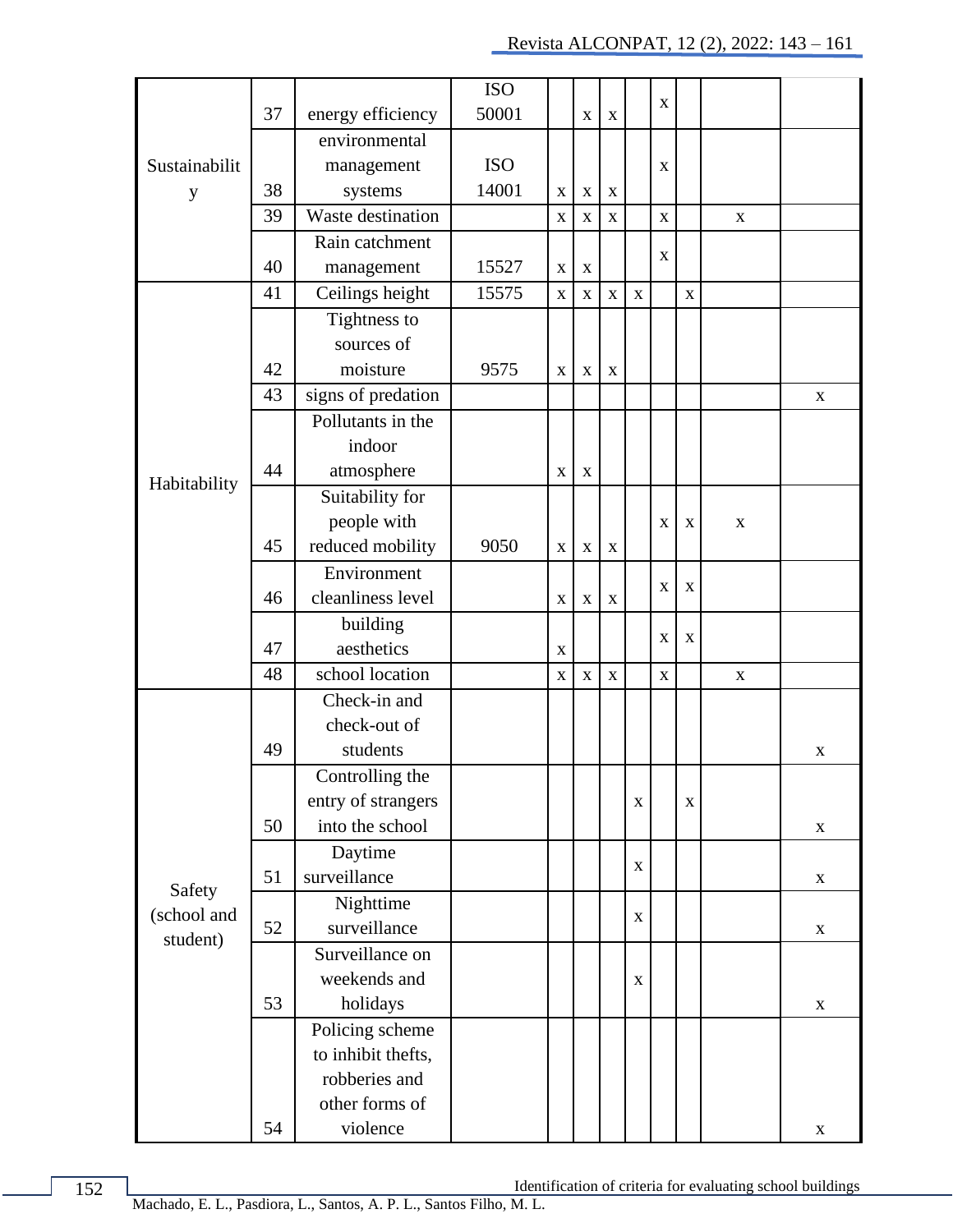|             |    | Policing scheme    |                         |                         |             |                    |             |             |   |             |
|-------------|----|--------------------|-------------------------|-------------------------|-------------|--------------------|-------------|-------------|---|-------------|
|             |    | to inhibit drug    |                         |                         |             |                    |             |             |   |             |
|             |    | trafficking within |                         |                         |             |                    |             |             |   |             |
|             | 55 | the school         |                         |                         |             |                    |             |             |   | X           |
|             |    | Policing scheme    |                         |                         |             |                    |             |             |   |             |
|             |    | to inhibit drug    |                         |                         |             |                    |             |             |   |             |
|             |    | trafficking in the |                         |                         |             |                    |             |             |   |             |
|             |    | vicinity of the    |                         |                         |             |                    |             |             |   |             |
|             | 56 | school             |                         |                         |             |                    |             |             |   | $\mathbf X$ |
|             |    | Lighting outside   |                         |                         |             |                    |             |             |   |             |
|             | 57 | the school         |                         |                         |             |                    |             |             |   | X           |
|             |    | Protection         |                         |                         |             |                    |             |             |   |             |
|             |    | mechanisms for     |                         |                         |             | X                  |             | $\mathbf X$ |   |             |
|             |    | more expensive     |                         |                         |             |                    |             |             |   |             |
|             | 58 | equipment          |                         |                         |             |                    |             |             |   | X           |
|             |    | Security in your   |                         |                         |             |                    |             | X           |   |             |
|             | 59 | surroundings       |                         |                         |             |                    |             |             |   | $\mathbf X$ |
|             | 60 | Classrooms         | $\mathbf X$             | $\mathbf X$             | $\mathbf X$ | $\mathbf X$        | $\mathbf X$ | $\mathbf X$ |   | $\mathbf X$ |
|             |    | administrative     |                         |                         |             |                    | X           |             |   |             |
|             | 61 | rooms              | $\mathbf X$             | $\overline{\mathbf{X}}$ | $\bar{X}$   | $\mathbf X$        |             |             |   |             |
|             | 62 | Teachers' room     | $\overline{\mathbf{X}}$ | $\bar{\mathbf{X}}$      | $\mathbf X$ | $\mathbf X$        | $\mathbf X$ |             |   |             |
|             | 63 | computer rooms     | $\mathbf X$             | $\mathbf X$             | $\bar{X}$   | $\mathbf X$        |             |             |   |             |
| environment | 64 | laboratories       | $\mathbf X$             | $\mathbf X$             | $\mathbf X$ | $\mathbf X$        |             |             |   |             |
| ${\bf S}$   | 65 | Refectory          | $\mathbf X$             | $\mathbf X$             | $\mathbf X$ | $\mathbf X$        | $\mathbf X$ |             |   |             |
|             | 66 | <b>DML</b>         | $\mathbf X$             | $\mathbf X$             | $\mathbf X$ | $\mathbf n$        |             |             |   |             |
|             | 67 | Kitchen            | $\mathbf X$             | $\mathbf X$             | $\mathbf X$ | $\mathbf X$        | $\mathbf X$ |             |   | X           |
|             | 68 | Terrace            | $\mathbf X$             | $\mathbf X$             | $\mathbf X$ | $\mathbf X$        | $\mathbf X$ |             | X | X           |
|             | 69 | Library            | X                       | $\mathbf X$             | $\mathbf X$ | $\mathbf X$        |             |             |   | X           |
|             | 70 | <b>Bathrooms</b>   | $\mathbf X$             | $\mathbf X$             | $\mathbf X$ | $\bar{\mathbf{X}}$ | $\mathbf X$ | $\mathbf X$ |   | X           |

It is possible to observe that most of the criteria are present in almost all consulted materials. Only the criteria related to school and student safety are verified only in the SAEB Assessment, as they are more related to the functioning of the school than to the building itself. As it is about safety of use and operation, which is a basic criterion of the performance standard NBR 15575 (2021), these criteria were maintained in the evaluation.

## **4.3 Step 3**

In order to determine the importance of each of the criteria, the Delphi method was applied to a group of experts. The experts evaluated, on a scale from 1 to 4, the criteria presented in Table 5. A maximum of three Delphi rounds was established for this research, with or without consensus among the experts, however, in the third round, consensus was obtained. Table 6 presents the results of the application of Delphi, which consists of the average of the scores assigned to each criterion, by each evaluator.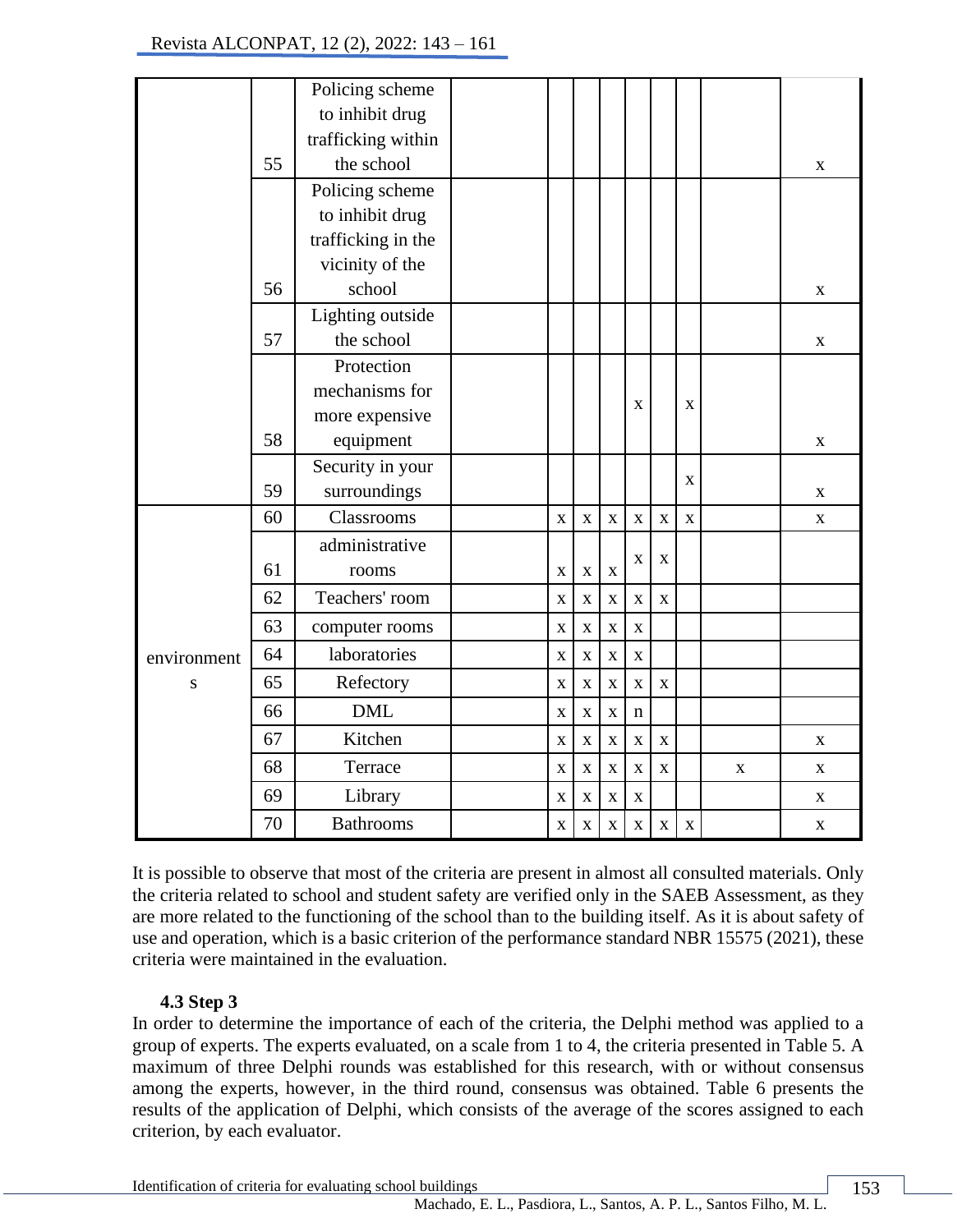|                |                | $\frac{1}{2}$                  |               |  |  |
|----------------|----------------|--------------------------------|---------------|--|--|
| Category       | $N^{\rm o}$    | <b>Criteria</b>                | <b>Delphi</b> |  |  |
|                | $\mathbf{1}$   | Roofs                          | 4,0           |  |  |
|                | $\overline{2}$ | Walls                          | 3,2           |  |  |
|                | 3              | Sports courts                  | 3,0           |  |  |
|                | $\overline{4}$ | Playgrounds                    | 2,5           |  |  |
|                | 5              | Gates, railings and walls      | 3,2           |  |  |
|                | 6              | Unpaved areas                  | 1,7           |  |  |
| installations  | $\overline{7}$ | Furniture                      | 3,3           |  |  |
|                | 8              | <b>Structures</b>              | 3,7           |  |  |
|                | 9              | Parking                        | 1,0           |  |  |
|                | 10             | <b>Stairs</b>                  | 3,0           |  |  |
|                | 11             | Ramps                          | 3,5           |  |  |
|                | 12             | Elevators                      | 1,8           |  |  |
|                | 13             | Wall paintings                 | 2,7           |  |  |
|                | 14             | Coatings                       | 3,0           |  |  |
|                | 15             | Floors                         | 3,7           |  |  |
|                | 16             | Sockets                        | 3,7           |  |  |
| Finishes       | 17             | Metals                         | 3,0           |  |  |
|                | 18             | Frames (door and windows)      | 3,3           |  |  |
|                | 19             | Lining                         | 3,3           |  |  |
|                | 20             | Crockering                     | 3,0           |  |  |
|                | 21             | fire extinguishers             | 3,8           |  |  |
| Fire security  | 22             | <b>Escape routes</b>           | 4,0           |  |  |
|                | 23             | Signaling                      | 4,0           |  |  |
|                | 24             | Adequacy of walls              | 2,3           |  |  |
| Thermal        | 25             | Thermal insulation of the roof | 3,3           |  |  |
| comfort        | 26             | Ventilation openings           | 4,0           |  |  |
|                | 27             | Humidity in environments       | 3,3           |  |  |
| Acoustic       | 28             | Acoustic insulation of walls   | 2,8           |  |  |
| comfort        | 29             | Noise pollution                | 3,3           |  |  |
| Visual comfort | 30             | Natural lighting               | 3,7           |  |  |
|                | 31             | artificial lighting            | 3,8           |  |  |
|                | 32             | water installations            | 3,2           |  |  |
|                | 33             | sewer installations            | 3,0           |  |  |
| Infrastructure | 34             | rainwater system               | 2,8           |  |  |
|                | 35             | electrical installations       | 3,8           |  |  |
|                | 36             | telecommunication systems      | 2,8           |  |  |

Table 6. Weighting of criteria for evaluating school buildings. Source: The authors.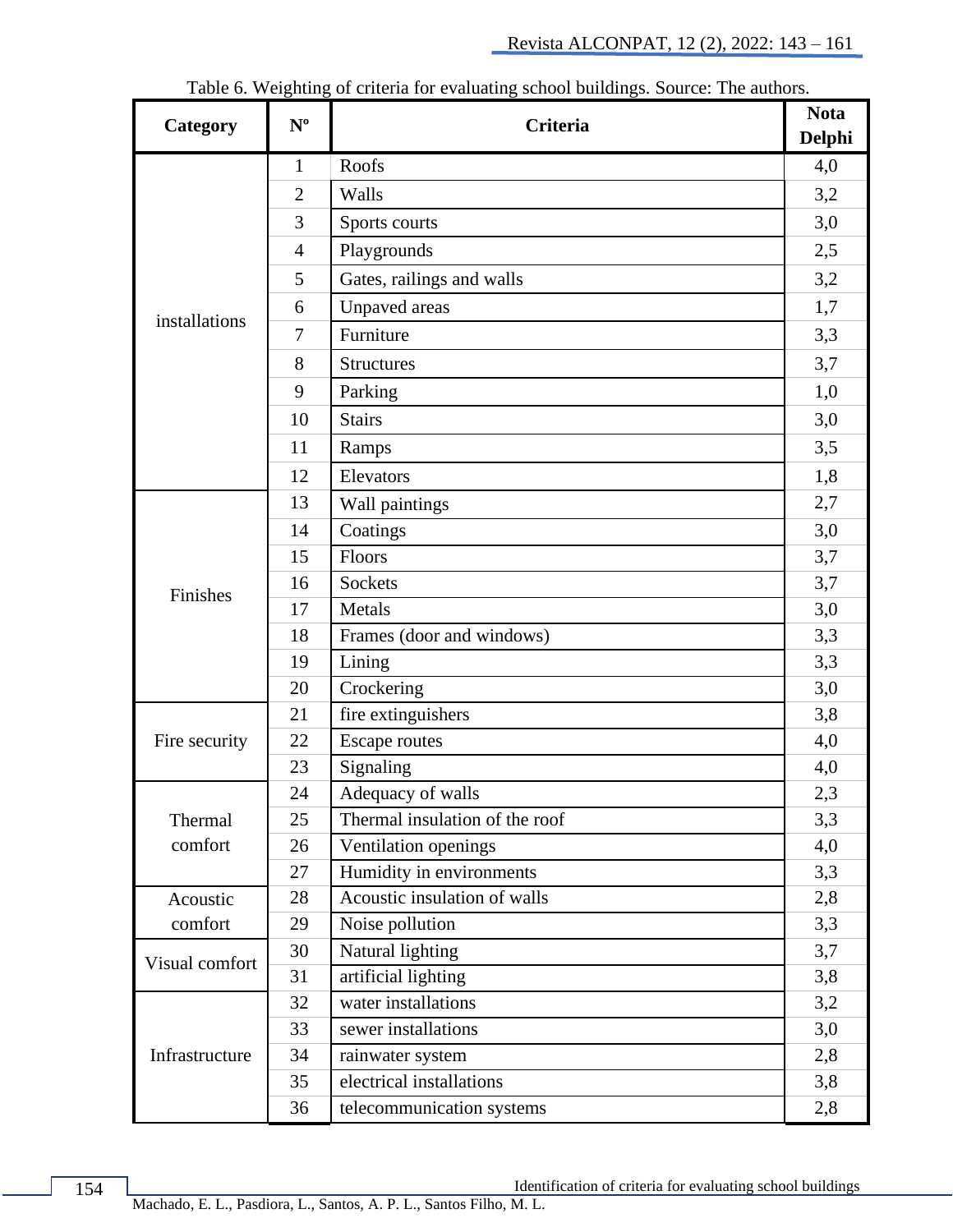|                | 37 | energy efficiency                                           | 3,3 |
|----------------|----|-------------------------------------------------------------|-----|
|                | 38 | environmental management systems                            | 2,7 |
| Sustainability | 39 | Waste destination                                           | 3,8 |
|                | 40 | Rain catchment management                                   | 2,8 |
|                | 41 | Ceilings height                                             | 3,3 |
|                | 42 | Tightness to sources of moisture                            | 4,0 |
|                | 43 | signs of predation                                          | 3,3 |
| Habitability   | 44 | Pollutants in the indoor atmosphere                         | 2,7 |
|                | 45 | Suitability for people with reduced mobility                | 3,8 |
|                | 46 | <b>Environment cleanliness level</b>                        | 3,7 |
|                | 47 | building aesthetics                                         | 2,7 |
|                | 48 | school location                                             | 2,2 |
|                | 49 | Check-in and check-out of students                          | 3,8 |
|                | 50 | Controlling the entry of strangers into the school          | 4,0 |
|                | 51 | Daytime surveillance                                        | 2,8 |
|                | 52 | Nighttime surveillance                                      | 3,7 |
|                | 53 | Surveillance on weekends and holidays                       | 3,3 |
|                | 54 | Policing scheme to inhibit thefts, robberies and other      | 3,3 |
| Safety (school |    | forms of violence                                           |     |
| and student)   | 55 | Policing scheme to inhibit drug trafficking within the      | 3,5 |
|                |    | school                                                      |     |
|                | 56 | Policing scheme to inhibit drug trafficking in the vicinity | 3,3 |
|                |    | of the school                                               |     |
|                | 57 | Lighting outside the school                                 | 3,7 |
|                | 58 | Protection mechanisms for more expensive equipment          | 3,3 |
|                | 59 | Security in your surroundings                               | 3,3 |
|                | 60 | Classrooms                                                  | 4,0 |
|                | 61 | administrative rooms                                        | 3,0 |
|                | 62 | Teachers' room                                              | 3,3 |
|                | 63 | computer rooms                                              | 3,5 |
|                | 64 | laboratories                                                | 3,5 |
| environments   | 65 | Refectory                                                   | 4,0 |
|                | 66 | <b>DML</b>                                                  | 2,7 |
|                | 67 | Kitchen                                                     | 3,7 |
|                | 68 | Terrace                                                     | 3,2 |
|                | 69 | Library                                                     | 3,2 |
|                | 70 | <b>Bathrooms</b>                                            | 4,0 |
|                |    |                                                             |     |

Evaluating the school facilities, the elements of the buildings identified as important from consultation with specialists are: roof, structure, walls, gates, railings and walls, furniture, sports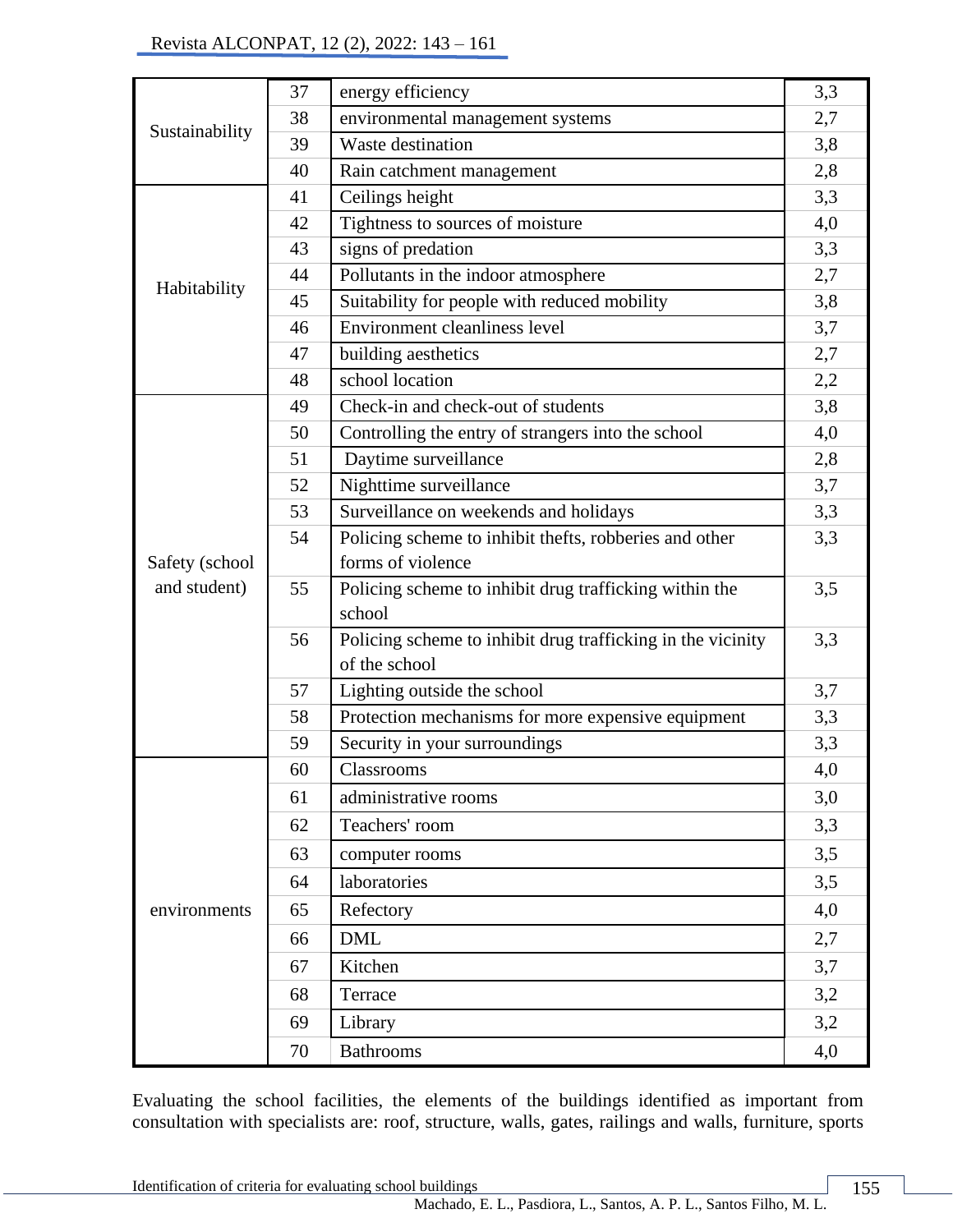courts, stairs and ramps, all with scores greater than 3. The other criteria, mentioned in the RSL and in the norms and guidelines consulted, were not considered by the specialists as important elements for evaluating the performance of the school building.

Regarding the category of finishes, the criteria were considered important (coatings, floors, sockets, metals, frames, ceiling and crockery), only the painting of the walls was given a score lower than 3.

The categories of "Thermal, acoustic and lighting comfort" are generally considered important criteria in evaluating the performance of the building, although the criteria for thermal and acoustic insulation of the walls receive scores below 3.

The "Fire Safety" category, an indispensable item in the Fire and Panic Prevention and Fighting System, is unanimous in terms of importance, in the opinion of experts.

Electrical and hydro-sanitary installations are the outstanding criteria in the infrastructure category. Regarding the Sustainability and Habitability categories, the criteria of "energy efficiency", "waste disposal", "ceiling height", "tightness to sources of moisture", "signs of depredation", "adequacy to people with reduced mobility (PMR)" and "level of cleanliness of the environments".

In general, the security aspects of the facility, property and physical occupants, Category of "School and Student Safety", despite being important in the experts' assessment, was mentioned only in the SAEB assessment. It is understood that this criterion is not related to the building structure, but to its functioning.

For the environments mentioned in the RSL studies and in the norms and guidelines, an exclusive category was assigned, since they are not criteria, but are important enough to compose the assessment of the building. The least important environment is the DML. This environment is related to the cleanliness and hygiene of the school, however, it is mentioned only in a school evaluation instrument and for the specialists, it has a score of 2.7 on a scale of 1 to 4.

## **5. FINAL CONSIDERATIONS**

Since the school building is the main asset of the learning process and is expected to offer quality and safety environments to users, this article aimed to identify, through a literature review, government guidelines and consultation with experts, the criteria used in research to evaluate the performance of school buildings.

70 criteria were identified, which were grouped into 11 categories according to their correlations: facilities, finishes, fire safety, thermal, acoustic and visual comfort, infrastructure, sustainability, habitability, safety (of the school and the student) and environments.

It was observed with the research that the Brazilian standards and guidelines in relation to the performance and conservation of schools are very outdated, some standards are more than 20 years old, which points to a need to review these guidelines, in order to guarantee the performance of these buildings, avoiding those defects and pathological manifestations compromise the school infrastructure, especially now with the consequences of the pandemic experienced in the last two years.

Considering also that in Brazil there are no specific norms for the evaluation of school buildings, the identification and weighting of criteria that allow such evaluation, as presented in the study, is a first step and contributes to the development of techniques and evaluation methods, which later can form a performance standard for school buildings.

As a suggestion for future work, a literature review is indicated to identify evaluation methods for the criteria presented in this research.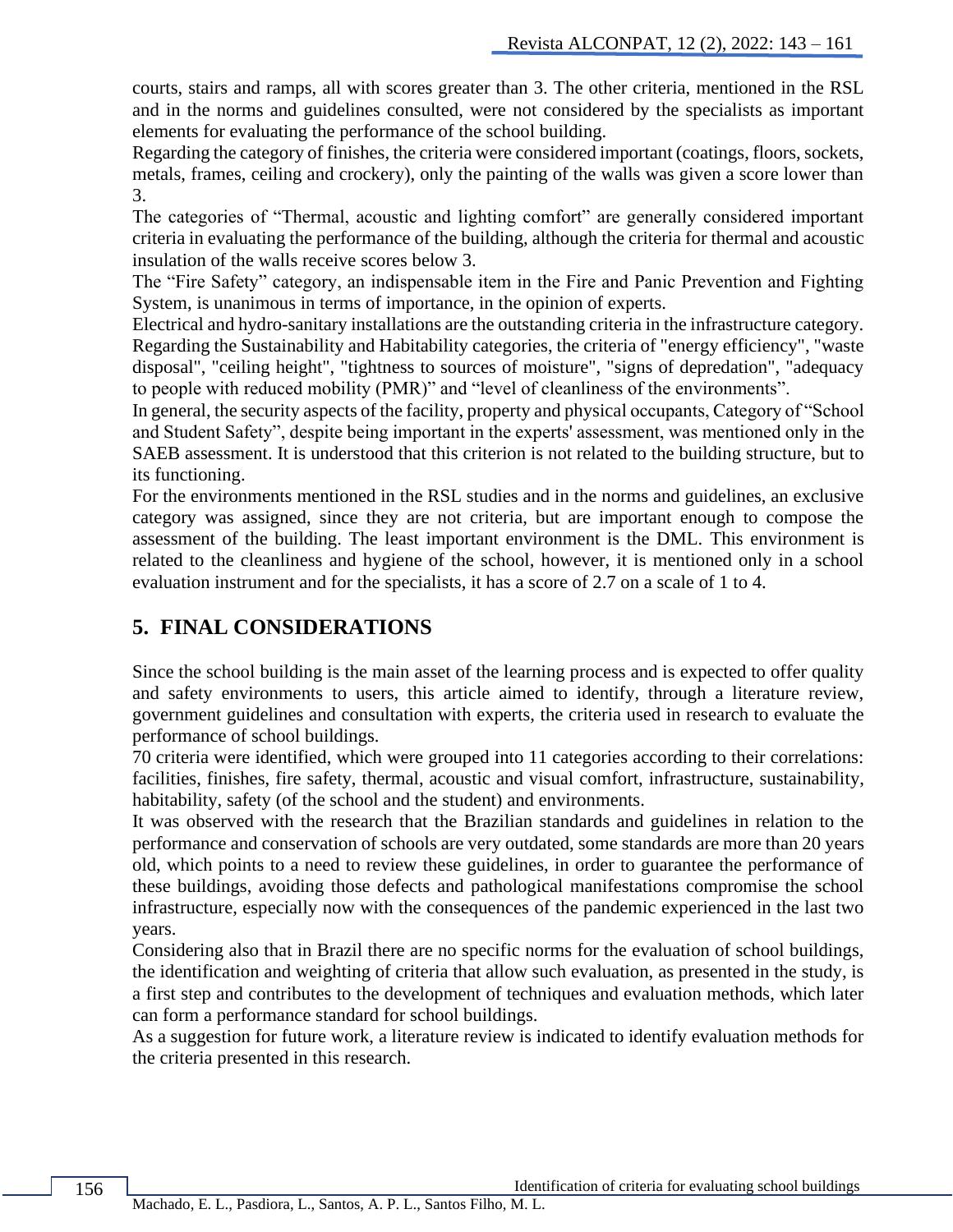# **6. REFERENCES**

Ali, A. S., Keong, K. C., Zakaria, N., Zolkafli, U., Akashah, F. (2013). The effect of design on maintenance for school buildings in Penang, Malaysia. *Structural Survey*. <https://doi.org/10.1108/SS-10-2012-0030>

Ali, A. S., Zanzinger, Z., Debose, D., Stephens, B. (2016). Open Source Building Science Sensors (OSBSS): A low-cost Arduino-based platform for long-term indoor environmental data collection. *Building and Environment*, *100*, 114-126.

<https://doi.org/10.1016/j.buildenv.2016.02.010>

Asiyai, R. I. (2012). Assessing school facilities in public secondary schools in Delta State, Nigeria. *African research review*, *6*(2), 192-205.<https://doi.org/10.4314/afrrev.v6i2.17>

Associação Brasileira de Normas Técnicas. CB-002 - Comitê Brasileiro da Construção Civil. Disponível em: <http://www.abnt.org.br/cb-02>. Acessado em 20/05/2020.

Associação Brasileira de Normas Técnicas (2017). *NBR 10821. Esquadrias para edificações Parte 2: Esquadrias externas - Requisitos e classificação*. Rio de Janeiro.

Associação Brasileira de Normas Técnicas (2011). *NBR 10831: Projeto e utilização de caixilhos para edificações de uso residencial e comercial – Janelas*. Rio de Janeiro.

Associação Brasileira de Normas Técnicas (1989). *NBR 10844: Instalações prediais de águas pluviais – Procedimento*. Rio de Janeiro.

Associação Brasileira de Normas Técnicas (2013). *NBR 12693: Sistemas de proteção por extintores de incêndio*. Rio de Janeiro.

Associação Brasileira de Normas Técnicas (2011). *NBR 13245: Tintas para construção civil — Execução de pinturas em edificações não industriais — Preparação de superfície*. Rio de Janeiro. Associação Brasileira de Normas Técnicas (2004). *NBR 13434: Sinalização de segurança contra incêndio e pânico - Parte 2: Símbolos e suas formas, dimensões e cores*. Rio de Janeiro.

Associação Brasileira de Normas Técnicas (2020). *NBR 16919: Placas cerâmicas - Determinação do coeficiente de atrito*. Rio de Janeiro.

Associação Brasileira de Normas Técnicas (2014). *NBR 14037: Diretrizes para elaboração de manuais de uso, operação e manutenção das edificações – Requisito para elaboração e apresentação dos conteúdos*. Rio de Janeiro.

Associação Brasileira de Normas Técnicas (2021). *NBR 16071-2: Playgrounds Parte 2: Requisitos de segurança.* Rio de Janeiro.

Associação Brasileira de Normas Técnicas (2012). *NBR 15200: Projeto de estruturas de concreto em situação de incêndio*. Rio de Janeiro.

Associação Brasileira de Normas Técnicas (2005). *NBR 15215-1: Iluminação natural - Parte 1: Conceitos básicos e definições*. Rio de Janeiro.

Associação Brasileira de Normas Técnicas (2008). *NBR 15220: Desempenho térmico de edificações - Parte 2: Método de cálculo da transmitância térmica, da capacidade térmica, do atraso térmico e do fator solar de elementos e componentes de edificações*. Rio de Janeiro.

Associação Brasileira de Normas Técnicas (2013). *NBR 15.575-1: Edificações Habitacionais – Desempenho – Parte 1: Requisitos gerais*. Rio de Janeiro.

Associação Brasileira de Normas Técnicas (2013). *NBR 15.575-2: Edificações Habitacionais – Desempenho – Parte 2: Requisitos para os Sistemas Estruturais*. Rio de Janeiro.

Associação Brasileira de Normas Técnicas (2013). *NBR 15.575-3: Edificações Habitacionais – Desempenho – Parte 3: Requisitos para os Sistemas de Pisos*. Rio de Janeiro.

Associação Brasileira de Normas Técnicas (2013). *NBR 15.575-4: Edificações Habitacionais – Desempenho – Parte 4: Requisitos para os Sistemas de Vedações Verticais internas e externas.* Rio de Janeiro.

Identification of criteria for evaluating school buildings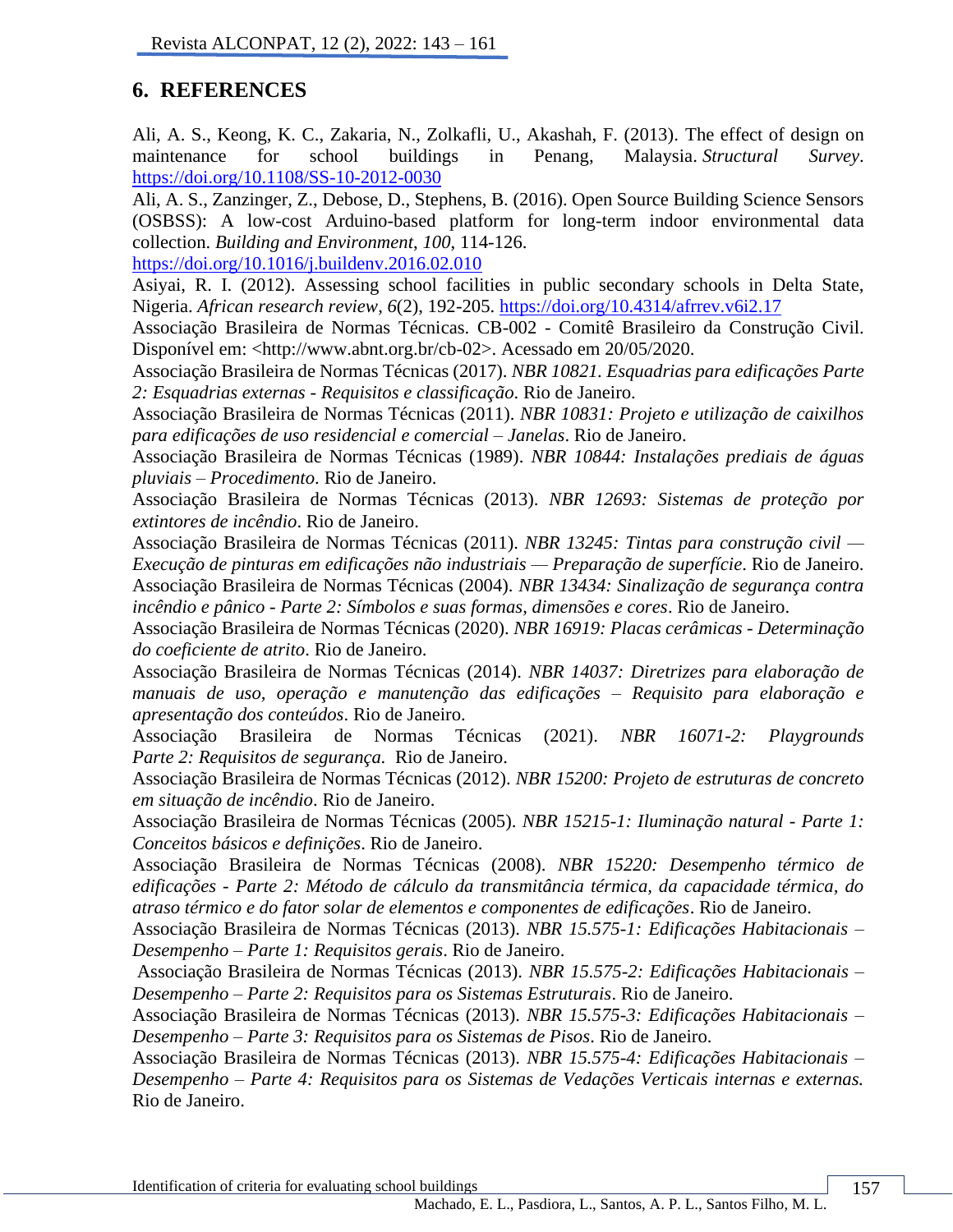Associação Brasileira de Normas Técnicas (2013). *NBR 15.575-5: Edificações Habitacionais – Desempenho – Parte 5: Requisitos para os Sistemas de Coberturas*. Rio de Janeiro.

Associação Brasileira de Normas Técnicas (2012). *NBR 16071-1: Playgrounds - Parte 1: Terminologia*. Rio de Janeiro.

Associação Brasileira de Normas Técnicas (2015). *NBR 16280: Reforma em edificações – Sistema de gestão de reformas – Requisitos*. Rio de Janeiro.

Associação Brasileira de Normas Técnicas (2020). *NBR 16747: Inspeção predial – Diretrizes, conceitos, terminologia, requisitos e procedimento.* Rio de Janeiro.

Associação Brasileira de Normas Técnicas (2020). *NBR 5626: Instalação predial de água fria*. Rio de Janeiro.

Associação Brasileira de Normas Técnicas (2012). *NBR 5674: Manutenção de edificações – Requisitos para o sistema de gestão de manutenção.* Rio de Janeiro.

Associação Brasileira de Normas Técnicas (2014). *NBR 6118: Projeto de estruturas de concreto — Procedimento*. Rio de Janeiro.

Associação Brasileira de Normas Técnicas (1998). *NBR 7200: Execução de revestimento de paredes e tetos de argamassas inorgânicas – Procedimento.* Rio de Janeiro.

Associação Brasileira de Normas Técnicas (1999). *NBR 8160: Sistemas prediais de esgoto sanitário - Projeto e execução.* Rio de Janeiro.

Associação Brasileira de Normas Técnicas (1983). *NBR 8214: Assentamento de azulejos - Procedimento*. Rio de Janeiro.

Associação Brasileira de Normas Técnicas (2015). *NBR 9050: Acessibilidade a edificações, mobiliário, espaços e equipamentos urbanos.* Rio de Janeiro.

Associação Brasileira de Normas Técnicas. *NBR 9077. Saídas de emergência em edifícios (em revisão).* Rio de Janeiro.

Associação Brasileira de Normas Técnicas (2010). *NBR 9575. Impermeabilização - Seleção e projeto*. Rio de Janeiro: ABNT, 2010.

Associação Brasileira de Normas Técnicas (2015). *NBR ISO 14001: Sistemas de gestão ambiental — Requisitos com orientações para uso*. Rio de Janeiro.

Beauregard, M. A., Ayer, S. K. (2018). Maintaining performance: Understanding the relationship between facility management and academic performance at K-12 schools in the State of Arizona. *Facilities*. Vol. 36 No. 11/12, pp. 618-634.<https://doi.org/10.1108/F-11-2017-0111>

Bonomolo, M., Baglivo, C., Bianco, G., Congedo, P. M., Beccali, M. (2017). Cost optimal analysis of lighting retrofit scenarios in educational buildings in Italy. *Energy Procedia*, *126*, 171-178. <https://doi.org/10.1016/j.egypro.2017.08.137>

Boothman, C., Higham, A., Horsfall, B. (2012). Attaining zero defects within building schools for the future: a realistic target or a Sisyphean task?. In *Proceedings 28th Annual ARCOM Conference* (3-5). Disponível em: [https://www.arcom.ac.uk/-docs/proceedings/ar2012-0991-](https://www.arcom.ac.uk/-docs/proceedings/ar2012-0991-1001_Boothman_Higham_Horsfall.pdf) [1001\\_Boothman\\_Higham\\_Horsfall.pdf](https://www.arcom.ac.uk/-docs/proceedings/ar2012-0991-1001_Boothman_Higham_Horsfall.pdf)

Cardoso, T. A. **(**2017). *Estruturação do processo decisório para reforma de edificações escolares públicas do ensino fundamental utilizando o método multicritério de apoio à decisão – construtivista (MCDA-C).* 223f. Dissertação (mestrado) - Universidade Federal do Paraná, Setor de Tecnologia, Programa de Pós-graduação em Engenharia de Construção Civil.

Dresch, A., Lacerda, D. P., Júnior, J. A. V. A. (2015). *Design science research: método de pesquisa para avanço da ciência e tecnologia*. Bookman Editora.

Driza, P. J. N., Park, N. K. (2013). Actual energy and water performance in LEED-certified educational buildings. *Sustainability: The Journal of Record*, *6*(4), 227-232. <https://doi.org/10.1089/SUS.2013.9850>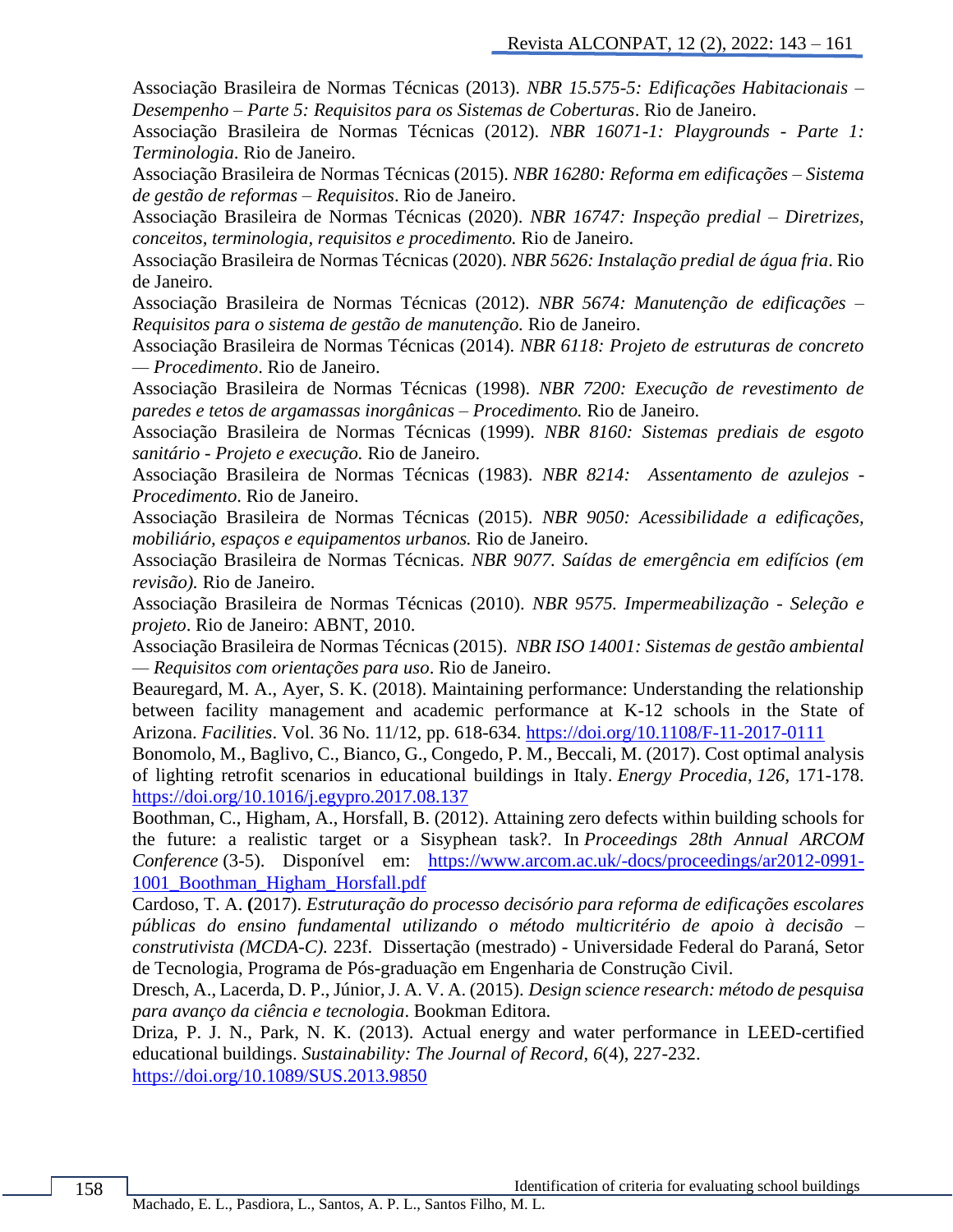El Asmar, M., Chokor, A., Srour, I. (2014). Are building occupants satisfied with indoor environmental quality of higher education facilities? *Energy procedia*, *50*, 751-760. <https://doi.org/10.1016/j.egypro.2014.06.093>

El-Darwish, I. I., El-Gendy, R. A. (2018). Post occupancy evaluation of thermal comfort in higher educational buildings in a hot arid climate. *Alexandria engineering journal*, *57*(4), 3167-3177. <https://doi.org/10.1016/j.aej.2017.11.008>

Gomes, A., Regis, A. (2012). Desempenho e infraestrutura: mapeamento das escolas públicas da região metropolitana do Rio de Janeiro. In *Congresso Ibero-americano de Política e Administração da Educação* (Vol. 3). Disponível em: [https://www.anpae.org.br/iberoamericano2012/Trabalhos/AdaildaGomesDeOliveira\\_res\\_int\\_GT](https://www.anpae.org.br/iberoamericano2012/Trabalhos/AdaildaGomesDeOliveira_res_int_GT1.pdf) [1.pdf.](https://www.anpae.org.br/iberoamericano2012/Trabalhos/AdaildaGomesDeOliveira_res_int_GT1.pdf)

Hassanain, M. A., Iftikhar, A. (2015). Framework model for post-occupancy evaluation of school facilities. *Structural Survey*. Vol. 33 No. 4/5, pp. 322-336. [https://doi.org/10.1108/SS-06-2015-](https://doi.org/10.1108/SS-06-2015-0029) [0029](https://doi.org/10.1108/SS-06-2015-0029)

Instituto Nacional de Estudos e Pesquisas Educacionais Anísio Teixeira (INEP). *Censo Escolar***.** Disponível em: <http://portal.inep.gov.br/web/guest/censo-escolar> Acessado em 26 nov. 2019.

Karima, M., Altan, H. (2017). Interactive building environments: A case study university building in UAE. *Procedia Engineering*, *180*, 1355-1362.<https://doi.org/10.1016/j.proeng.2017.04.298>

Khalil, N., Husin, H. N., Nawawi, A. H. (2012). An analytical literature: Strategic improvement of sustainable building performance tool for Malaysia's Higher Institutions. *Procedia-Social and Behavioral Sciences*, *36*, 306-313.<https://doi.org/10.1016/j.sbspro.2012.03.034>

Khalil, N., Husin, H. N., Wahab, L. A., Kamal, K. S., Mahat, N. (2011). Performance Evaluation of Indoor Environment towards Sustainability for Higher Educational Buildings. *Online Submission*. US-China Education Review A 2 p188-195 2011. Disponível em: <https://eric.ed.gov/?id=ED524814>

Khalil, N., Kamaruzzaman, S. N., Baharum, M. R. (2016). Ranking the indicators of building performance and the users' risk via Analytical Hierarchy Process (AHP): Case of Malaysia. *Ecological Indicators*, *71*, 567-576.<https://doi.org/10.1016/j.ecolind.2016.07.032>

Koleoso, H., Omirin, M., Adewunmi, Y., Babawale, G. (2013), "Applicability of existing performance evaluation tools and concepts to the Nigerian facilities management practice". *International Journal of Strategic Property Management*, 17(4), 361-376. <https://doi.org/10.3846/1648715X.2013.861367>

Marques, B. A., de Brito, J., Correia, J. R. (2015). Constructive characteristics and degradation condition of Liceu secondary schools in Portugal. *International Journal of Architectural Heritage*, *9*(7), 896-911.<https://doi.org/10.1080/15583058.2013.865814>

Michael, A., Heracleous, C. (2017). Assessment of natural lighting performance and visual comfort of educational architecture in Southern Europe: The case of typical educational school premises in Cyprus. *Energy and Buildings*, *140*, 443-457.<https://doi.org/10.1016/j.enbuild.2016.12.087>

Mijakowski, M., Sowa, J. (2017). An attempt to improve indoor environment by installing humidity-sensitive air inlets in a naturally ventilated kindergarten building. *Building and Environment*, *111*, 180-191.<https://doi.org/10.1016/j.buildenv.2016.11.013>

Ministério da Educação (2014). *Diretrizes Técnicas para Apresentação de Projetos e Construção de Estabelecimentos de Ensino Público.* Caderno de Requisitos e Critérios de Desempenho para Estabelecimentos de Ensino Público, vol. 1. Programa PROINFÂNCIA.

Ministério da Educação (2017). *Manual de Orientações Técnicas - v.2: Elaboração de projetos de edificações escolares: educação infantil*. Brasília.

Ministério da Educação (2005). *Manual para Adequação de Prédios Escolares.* 5a Ed./Elaboração Carlos Alberto Araújo Guimarães, Cláudia Maria Videres Trajano, Erinaldo Vitório, Rodolfo Oliveira Costa, Willamy Mamede da Silva Dias – Brasília: Fundescola/DIPRO/FNDE/MEC.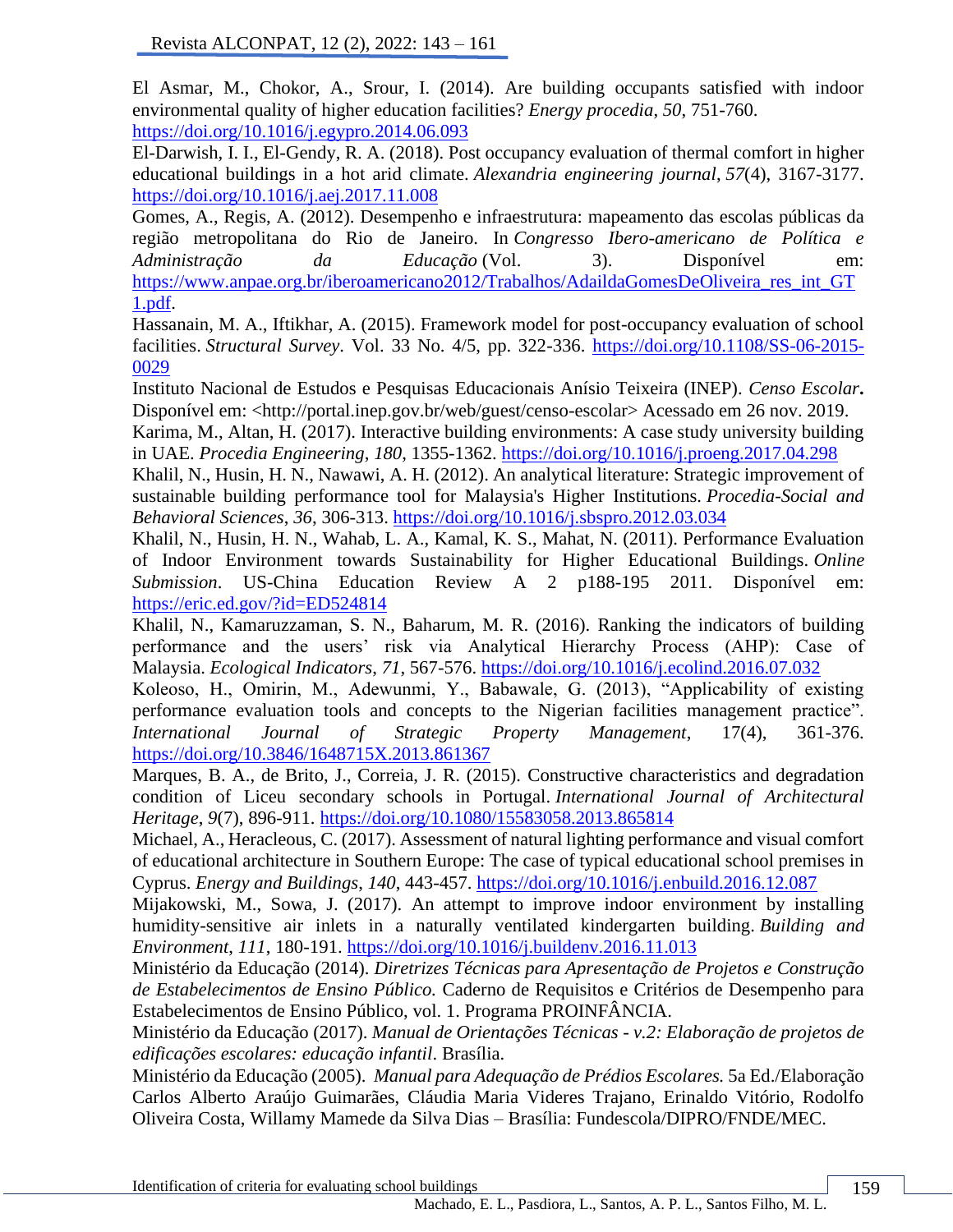Ministério da Educação (2009). *Manual técnico de arquitetura e engenharia de Orientação para elaboração de projetos de construção de Centros de educação Infantil.* Elaboração Karen Gama Muller, Luiz Paulo Ferrero Filho, Débora Carvalho Diniz –Brasília.

Ministério da Educação (2006a). *Padrões mínimos de funcionamento da escola do ensino fundamental: manual de implantação.* 2a impressão. Brasília.

Ministério da Educação (2006b). *Parâmetros básicos de infra-estrutura para instituições de educação infantil*. Brasília.

Mojela, W., Thwala, W. D. (2014). Maintenance of Public Schools Infrastructure in South Africa. In *Proceedings of the 17th International Symposium on Advancement of Construction Management and Real Estate* (pp. 1253-1261). Springer, Berlin, Heidelberg. [https://doi.org/10.1007/978-3-642-](https://doi.org/10.1007/978-3-642-35548-6_127) [35548-6\\_127](https://doi.org/10.1007/978-3-642-35548-6_127)

Mydin, M. O., Salim, N. A., Tan, S. W., Tawil, N. M., Ulang, N. M. (2014). Assessment of significant causes to school building defects. In *E3S Web of Conferences* (Vol. 3, p. 01002). EDP Sciences.<https://doi.org/10.1051/e3sconf/20140301002>

Norazman, N., Asma, N. S., Nashruddin, M., Irfan, A., Ani, C., Norhaslina, J. F., Muhamad, K. A. (2019). School Building Defects: Impacts Teaching and Learning Environment. *International Journal of Recent Technology and Engineering (IJRTE)*, *8*, 22-29. <https://doi.org/10.35940/ijrte.B1005.0782S219>

Pellegrino, A., Cammarano, S., Savio, V. (2015). Daylighting for Green schools: A resource for indoor quality and energy efficiency in educational environments. *Energy Procedia*, *78*, 3162- 3167.<https://doi.org/10.1016/j.egypro.2015.11.774>

QEDU. (2018). *Infraestrutura*: Dependências em escolas públicas de ensino fundamental regular.. Disponível em:  $\epsilon$  em:  $\epsilon$  https://www.qedu.org.br/brasil/censoescolar?year=2018&dependence=0&localization=0&education\_stage=0&item=> Acessado em:

06/05/2020.

Ropi, R. M., Tabassi, A. A. (2014). Study on maintenance practices for school buildings in Terengganu and Kedah, Malaysia. In *MATEC Web of Conferences* (Vol. 10, p. 03003). EDP Sciences.<https://doi.org/10.1051/matecconf/20141003003>

Shehab, T., Noureddine, A. (2014). Prioritization Model for Rehabilitation of Public School Buildings in California. *International Journal of Construction Education and Research*, *10*(1), 58- 75.<https://doi.org/10.1080/15578771.2013.805344>

Sistema de Avaliação da Educação Básica (2017). *Questionário da Escola*. Disponível em: [<http://portal.inep.gov.br/web/guest/educacao-basica/saeb/instrumentos-de-avaliacao>](http://portal.inep.gov.br/web/guest/educacao-basica/saeb/instrumentos-de-avaliacao). Acesso em 20 abr. 2020

Soares Neto, J. J., De Jesus, G. R., Karino, C. A., De Andrade, D. F. (2013). Uma escala para medir a infraestrutura escolar. *Estudos em Avaliação Educacional*, *24*(54), 78-99. <https://doi.org/10.18222/eae245420131903>

Sotsek, N. C., Leitner, D. S., Lacerda Santos, A. de P. (2018). Uma revisão sistemática dos critérios do Building Performance Evaluation (BPE). *Revista ALCONPAT*, 9(1), 1 - 14. <https://doi.org/10.21041/ra.v9i1.260>

Tan, S. W., Mydin, M. O., Sani, N. M., Sulieman, M. Z. (2014). Investigation into Common Decay of Educational Buildings in Malaysia. In *MATEC Web Of Conferences* (Vol. 10, p. 05001). EDP Sciences.<https://doi.org/10.1051/matecconf/20141005001>

Wang, C. C., Zamri, M. A. (2013). Effect of IEQ on occupant satisfaction and study/work performance in a green educational building: a case study. In *ICCREM 2013: Construction and Operation in the Context of Sustainability* (pp. 234-246). <https://doi.org/10.1061/9780784413135.022>